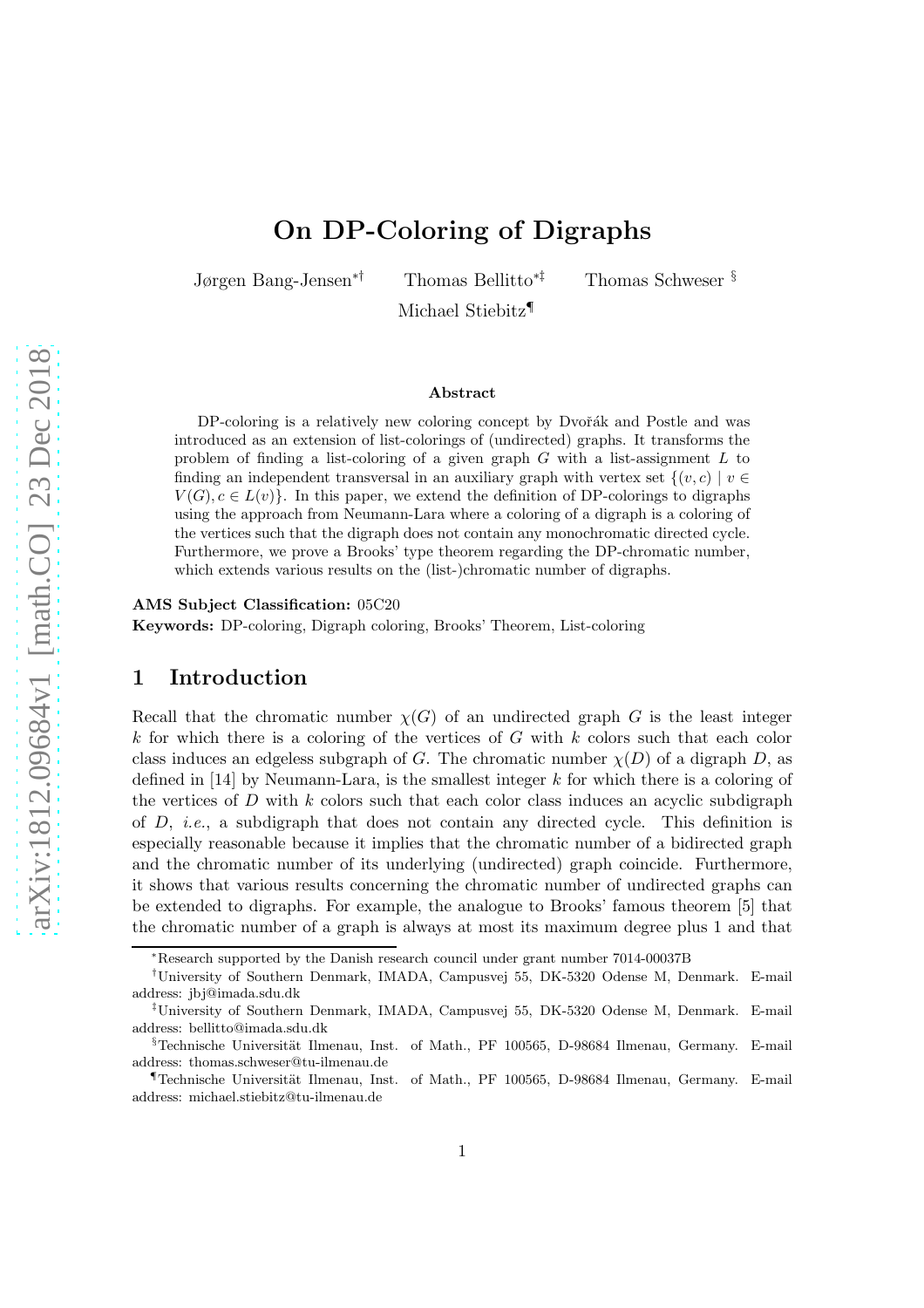the only conncected graphs for which equality hold are the complete graphs and the odd cycles was proven by Mohar [\[13\]](#page-22-1). As usual, a digraph D is k-critical if  $\chi(D) = k$  but  $\chi(D') \leq k-1$  for every proper subdigraph  $D'$  of D. Mohar [\[13\]](#page-22-1) proved the following:

Theorem 1 (Mohar 2010) *Suppose that* D *is a* k*-critical digraph in which each vertex* v satisfies  $d_D^+(v) = d_D^-(v) = k - 1$ . Then, one of the following cases occurs:

- (a)  $k = 2$  *and D is a directed cycle of length*  $\geq 2$ *.*
- (b)  $k = 3$  *and* D *is a bidirected cycle of odd length*  $> 3$ *.*
- (c) D *is a bidirected complete graph.*

Moreover, some results regarding the list-chromatic number can also be transferred to digraphs. Given a digraph D, some color set C, and a function  $L: V(D) \to 2^C$  (a so-called list-assignment), an L-coloring of D is a function  $\varphi: V(D) \to C$  such that  $\varphi(v) \in L(v)$  for all  $v \in V(D)$  and  $D[\varphi^{-1}(\{c\})]$  contains no directed cycle for each  $c \in C$ (if such a coloring exists, we say that D is L-colorable). Harutyunyan and Mohar  $[10]$ proved the following, thereby extending a theorem of Erd˝os, Rubin and Taylor [\[8\]](#page-22-3) for undirected graphs. Recall that a **block** of a digraph is a maximal connected subdigraph that does not contain a separating vertex.

<span id="page-1-0"></span>Theorem 2 *Let* D *be a connected digraph, and let* L *be a list-assignment such that*  $|L(v)| \ge \max\{d_D^+(v), d_D^-(v)\}\$  *for all*  $v \in V(D)$ *. Suppose that* D *is not* L-colorable. Then, D *is Eulerian and for every block* B *of* D *one of the following cases occurs:*

- (a) *B is a directed cycle of length*  $\geq 2$ *.*
- (b) *B is a bidirected cycle of odd length*  $\geq$  3*.*
- (c) B *is a bidirected complete graph.*

Recently, Dvořák and Postle [\[6\]](#page-21-1) introduced a new coloring concept, the so-called DPcolorings (they call it correspondence colorings). DP-colorings are an extension of listcolorings, which is based on the fact that the problem of finding an L-coloring of a graph G can be transformed to that of finding an appropriate independent set in an auxiliary graph with vertex set  $\{(v, c) \mid v \in V(G), c \in L(v)\}\)$ . In Section [3,](#page-2-0) we extend the concept of DP-coloring from graphs to digraphs. In particular, we introduce the DP-chromatic number of a digraph and show that the DP-chromatic number of a bidirected graph is equal to the DP-chromatic number of its underlying graph (see Corollary [4\)](#page-4-0). As the main result of our paper we provide a characterization of DP-degree colorable digraphs (see Theorem [7](#page-12-0) and Theorem [9\)](#page-20-0) that generalizes Theorem [2.](#page-1-0)

## 2 Basic Terminology

For an extensive depiction of digraph terminology we refer the reader to [\[1\]](#page-21-2). Given a digraph D, we denote the set of vertices of D by  $V(D)$  and the set of arcs of D by  $A(D)$ . The number of vertices of D is called the **order** of G and ist denoted by  $|D|$ .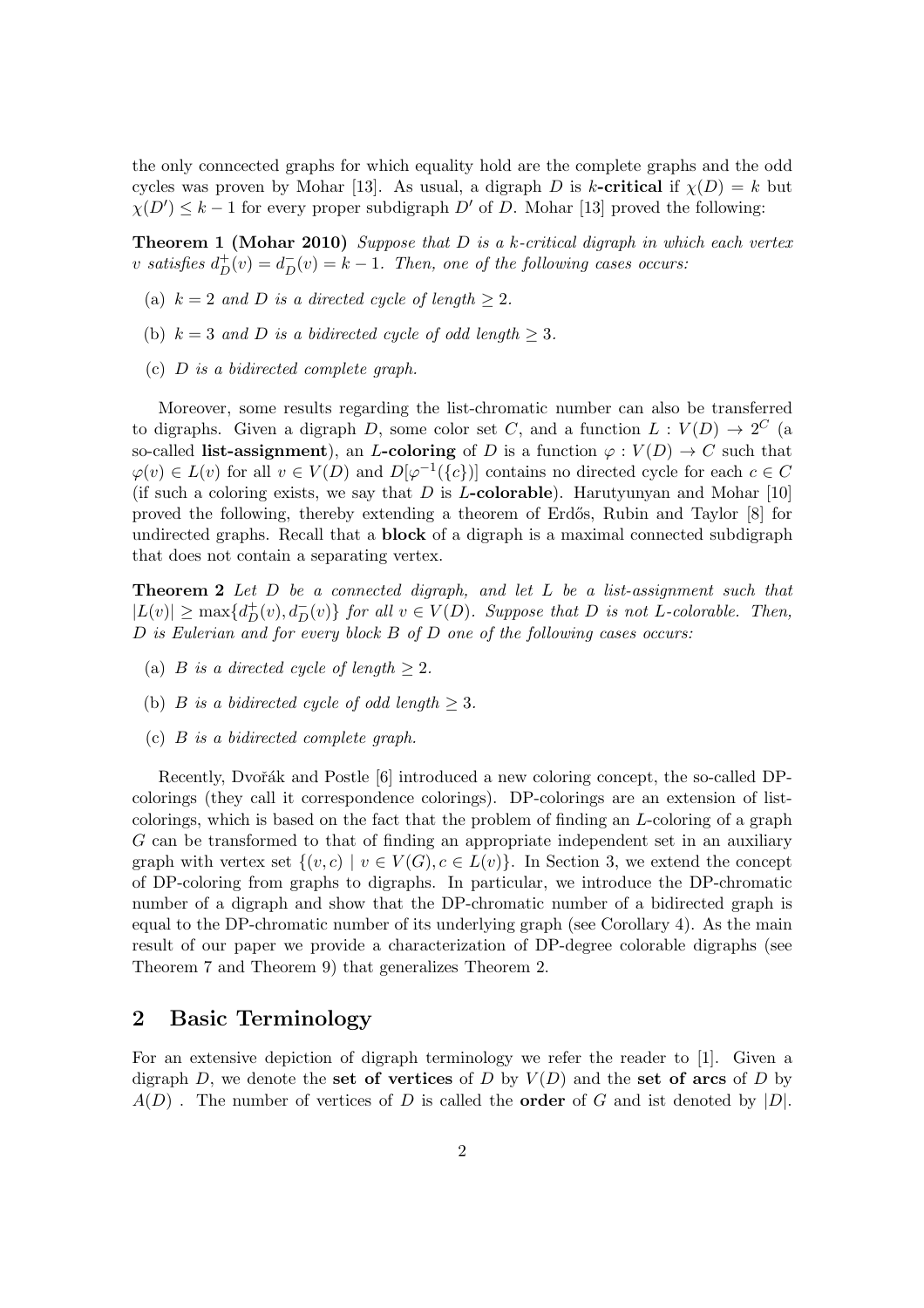Digraphs in this paper may not have loops nor parallel arcs; however, it is allowed that there are two arcs going in opposite directions between two vertices (in this case we say that the arcs are **opposite**). We denote by uv the arc whose **initial vertex** is u and whose **terminal vertex** is  $v$ ;  $u$  and  $v$  are also said to be the **end-vertices** of the arc  $uv$ . Let  $X, Y \subseteq V(D)$ , then  $E_D(X, Y)$  denotes the set of arcs that have their initial vertex in X and their terminal vertex in Y. Two vertices  $u, v$  are adjacent if at least one of uv and vu belongs to  $A(D)$ . If u and v are adjacent, we also say that u is a **neighbor** of v and vice versa. If  $uv \in A(D)$ , then we say that v is an **out-neighbor** of u and u is an **in-neighbor** of v. By  $N_D^+(v)$  we denote the set of out-neighbors of v; by  $N_D^-(v)$ the set of in-neighbors of v. Given a digraph  $D$  and a vertex set  $X$ , by  $D[X]$  we denote the subdigraph of D that is **induced** by the vertex set X, that is,  $V(D[X]) = X$  and  $A(D[X]) = \{uv \in A(D) \mid u, v \in X\}$ . A digraph D' is said to be an induced subdigraph of D if  $D' = D[V(D')]$ . As usual, if X is a subset of  $V(D)$ , we define  $D - X = D[V(D) \setminus X]$ . If  $X = \{v\}$  is a singleton, we use  $D - v$  rather than  $D - \{v\}$ . The **out-degree** of a vertex  $v \in V(D)$  is the number of arcs whose initial vertex is v; we denote it by  $d^+_D(v)$ . Similarly, the number of arcs whose terminal vertex is  $v$  is called the **in-degree** of  $v$  and is denoted by  $d_D^-(v)$ . Note that  $d_D^+(v) = |N_D^+(v)|$  and  $d_D^-(v) = |N_D^-(v)|$  for all  $v \in V(D)$ . A vertex  $v \in V(D)$  is **Eulerian** if  $d_D^+(v) = d_D^-(v)$ . Moreover, the digraph D is **Eulerian** if every vertex of D is Eulerian. By  $\Delta^{+}(D)$  (respectively  $\Delta^{-}(D)$ ) we denote the **maximum** out-degree (respectively maximum in-degree) of D. A matching in D is a set M of arcs of D with no common end-vertices. A matching in D is **perfect** if it contains  $\frac{|D|}{2}$ arcs.

Given a digraph D, its **underlying** graph  $G(D)$  is the simple undirected graph with  $V(G(D)) = V(D)$  and  $\{u, v\} \in E(G(D))$  if and only if at least one of uv and vu belongs to  $A(D)$ . The digraph D is (weakly) connected if  $G(D)$  is connected. A separating vertex of a connected digraph D is a vertex  $v \in V(D)$  such that  $D - v$  is not connected. Furthermore, a **block** of D is a maximal subdigraph  $D'$  of D such that D' has no separating vertex. By  $\mathcal{B}(D)$  we denote the set of all blocks of D.

A directed path is a non-empty digraph P with  $V(P) = \{v_1, v_2, \ldots, v_p\}$  and  $A(P) =$  $\{v_1v_2, v_2v_3, \ldots, v_{p-1}v_p\}$  where the  $v_i$  are all distinct. Furthermore, a **directed cycle** of length  $p \geq 2$  is a non-empty digraph C with  $V(C) = \{v_1, v_2, \ldots, v_p\}$  and  $A(C)$  $\{v_1v_2, v_2v_3, \ldots, v_{p-1}v_p, v_pv_1\}$  where the  $v_i$  are all distinct. A directed cycle of length 2 is called a **digon**. If  $D$  is a digraph and if  $C$  is a cycle in the underlying graph  $G(D)$ , we denote by  $D_C$  the maximal subdigraph of D satisfying  $G(D_C) = C$ . A **bidirected** graph is a digraph that can be obtained from an undirected (simple) graph  $G$  by replacing each edge by two opposite arcs, we denote it by  $D(G)$ . A bidirected complete graph is also called a complete digraph.

## <span id="page-2-0"></span>3 DP-Colorings of digraphs

### 3.1 The DP-Chromatic Number

Let D be a digraph. A cover of D is a pair  $(X, H)$  satisfying the following conditions:

(C1)  $X: V(D) \to 2^{V(H)}$  is a function that assigns to each vertex  $v \in V(D)$  a vertex set  $X_v = X(v) \subseteq V(H)$  such that the sets  $X_v$  with  $v \in V(D)$  are pairwise disjoint.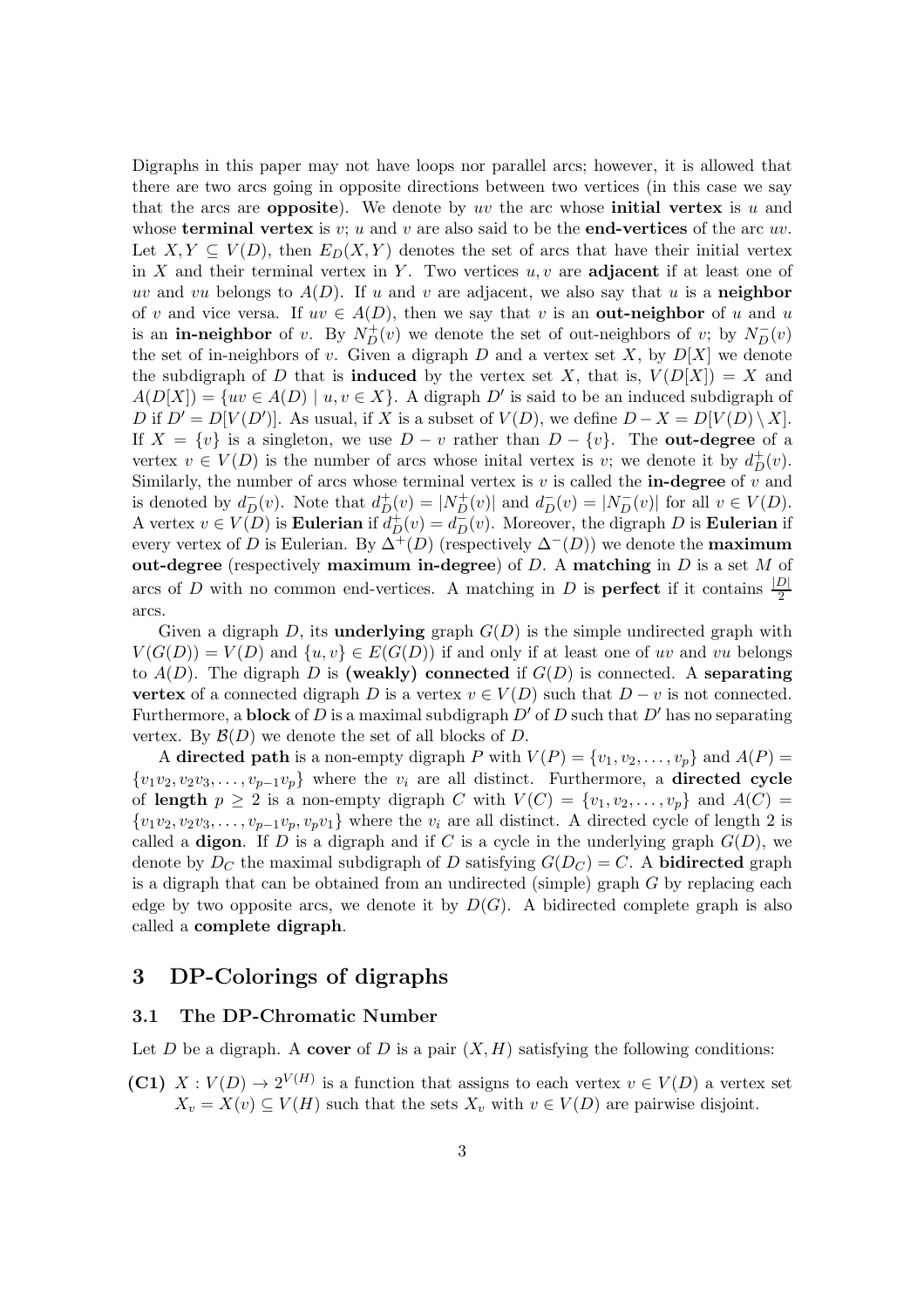(C2) H is a digraph with  $V(H) = \bigcup_{v \in V(D)} X_v$  such that each  $X_v$  is an independent set of H. For each arc  $a = uv \in A(D)$ , the arcs from  $E_H(X_u, X_v)$  form a possibly empty matching  $M_a$  in  $H[X_u \cup X_v]$ . Furthermore, the arcs of H are  $A(H) = \bigcup_{a \in A(D)} M_a$ .

Now let  $(X, H)$  be a cover of D. A vertex set  $T \subseteq V(H)$  is a **transversal** of  $(X, H)$  if  $|T \cap X_v| = 1$  for each vertex  $v \in V(D)$ . An acyclic transversal of  $(X, H)$  is a transversal T of  $(X, H)$  such that  $H[T]$  contains no directed cycle. An acyclic transversal of  $(X, H)$ is also called an  $(X, H)$ -coloring of D; the vertices of H are called colors. We say that D is  $(X, H)$ -colorable if D admits an  $(X, H)$ -coloring. Let  $f: V(D) \to \mathbb{N}_0$  be a function. Then, D is said to be **DP-f-colorable** if D is  $(X, H)$ -colorable for every cover  $(X, H)$  of D satisfying  $|X_v| \ge f(v)$  for all  $v \in V(D)$  (we will call such a cover an f-cover). If D is DP-f-colorable for a function f such that  $f(v) = k$  for all  $v \in V(D)$ , then we say that D is **DP-k-colorable**. The **DP-chromatic number**  $\chi_{\text{DP}}(D)$  is the smallest integer  $k \geq 0$ such that  $D$  is DP- $k$ -colorable.

DP-coloring was originally introduced for undirected graphs by Dvorák and Postle [\[6\]](#page-21-1). Let G be an undirected (simple) graph. A cover of G is a pair  $(X, H)$  satisfying (C1) and (C2) where the matching  $M_e$  associated to an edge  $e = uv \in E(G)$  is an undirected matching between  $X_u$  and  $X_v$  (and H is therefore an undirected graph). An  $(X, H)$ coloring of G is an independent transversal T of  $(X, H)$ , *i.e.*, T is a transversal of  $(X, H)$  such that  $H[T]$  is edgeless. The definitions of DP-f-colorable, DP-k-colorable and the DP-chromatic number are analogous.

<span id="page-3-0"></span>We now investigate the relation between undirected and directed DP-colorings.

Theorem 3 *A bidirected graph* D *is DP-*f*-colorable if and only if its underlying undirected graph* G(D) *is DP-*f*-colorable.*

**Proof:** We prove the two implications separately. First assume that D is DP-f-colorable. In order to show that  $G = G(D)$  is DP-f-colorable, let  $(X, H_G)$  be an f-cover of G and let  $H_D = D(H_G)$  be the bidirected graph associated to  $H_G$ . Then,  $(X, H_D)$  is an f-cover of D. By assumption, there is an acyclic transversal T of  $(X, H_D)$ . As  $H_D$  is bidirected, T is an independent transversal of  $(X, H_G)$  and so G is DP-f-colorable.

The converse is less obvious since even if  $D$  is bidirected, its covers do not have to be bidirected. Let  $(X, H_D)$  be a cover of a bidirected graph D. We say that the cover is symmetric if and only if for every pair of opposite arcs uv and vu in  $D$ , the matchings  $M_{uv}$  and  $M_{vu}$  are **opposite**, that is, each arc in  $M_{vu}$  is opposite to some arc in  $M_{uv}$ . We say that the cover is **locally-symmetric** around a given vertex  $v \in V(D)$  if  $M_{uv}$  and  $M_{vu}$ are opposite for every vertex  $u$  adjacent to  $v$ .

Let f be such that D is not DP-f-colorable. We claim that  $G = G(D)$  is not DPf-colorable. To prove this, we choose an f-cover  $(X, H_D)$  of D for which D is not  $(X, H_D)$ -colorable such that  $(X, H_D)$  is locally-symmetric around a maximum number of vertices. Suppose that there exists a vertex  $v \in V(D)$  around which  $(X, H_D)$  is not locally-symmetric. Let  $(X, H'_D)$  be the f-cover of D obtained from  $(X, H_D)$  by replacing  $M_{uv}$  by the opposite of  $M_{vu}$  for every vertex u adjacent to v (note that this will not affect vertices that are already locally symmetric). By the the choice of  $(X, H_D)$ , there exists an acyclic transversal T of  $(X, H'_D)$ . Then, T is also a transversal of  $(X, H_D)$ , and, since D is not  $(X, H_D)$ -colorable,  $H_D[T]$  contains a directed cycle C.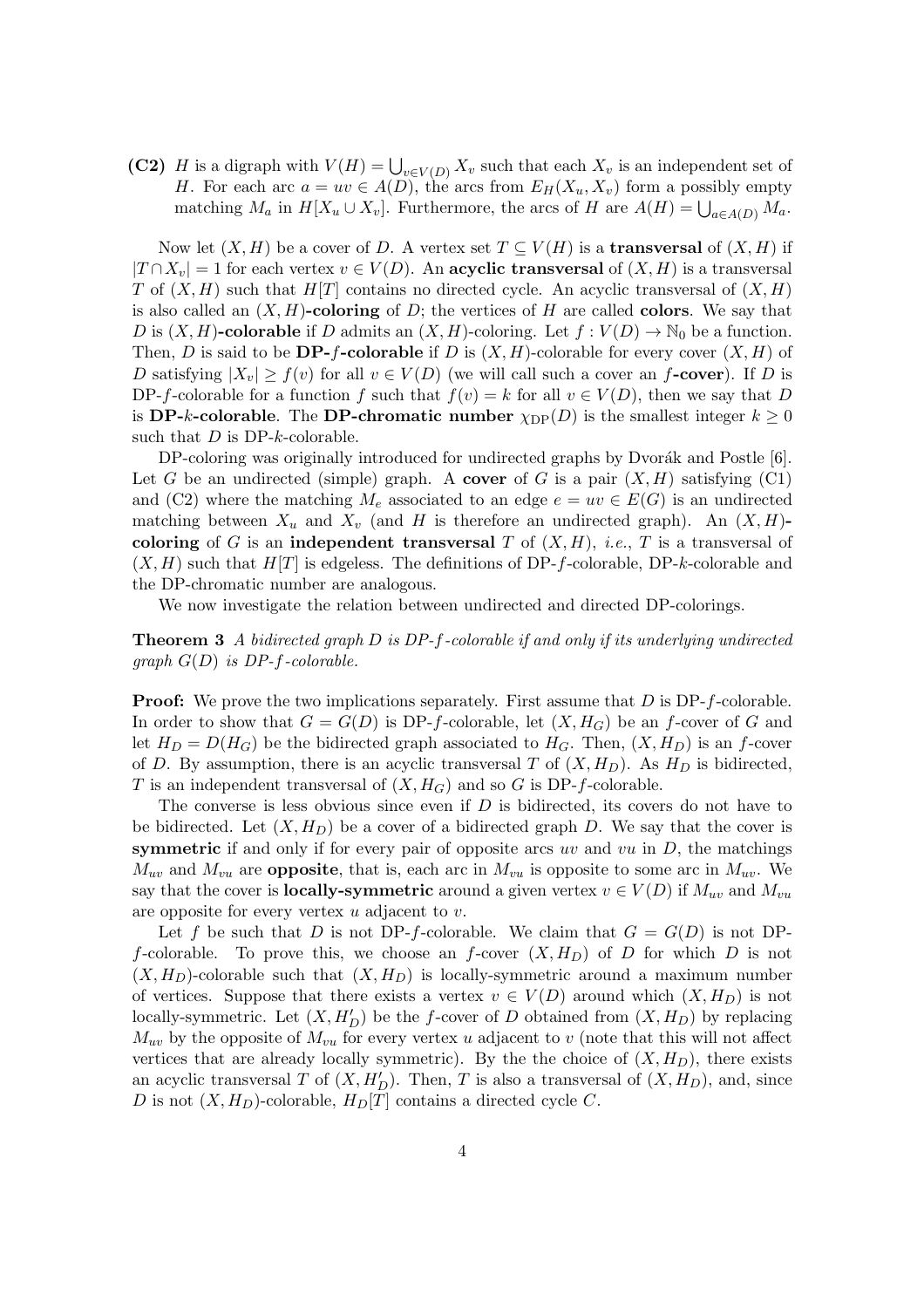As  $H_D - X_v$  is isomorphic to  $H'_D - X_v$ , it follows from the choice of T that C must contain a vertex  $x \in X_v$ . Hence, there exists a vertex u adjacent to v in D and a vertex  $x' \in X_u$  such that  $xx' \in M_{vu}$  and  $x' \in T$ . Since the graph  $H'_D$  contains both the arcs xx' and x'x,  $H'_D$ [{x, x'}] is a digon and, hence,  $H'_D[T]$  also contains a directed cycle. Thus,  $(X, H'_D)$  is an f-cover of D for which D is not  $(X, H'_D)$ -colorable, but  $(X, H'_D)$  is locally symmetric around strictly more vertices than  $(X, H_D)$ , contradicting the choice of  $(X, H_D)$ . Consequently,  $(X, H_D)$  is symmetric and, as a consequence, for  $H_G = G(H_D)$ , the pair  $(X, H_G)$  is an f-cover of the underlying graph  $G = G(D)$  such that G is not  $(X, H_G)$ -colorable, which implies that G is not DP-f-colorable.

An important property of the chromatic number of a digraph is that the chromatic number of a bidirected graph coincides with the chromatic number of its underlying graph. Theorem [3](#page-3-0) implies that this property also holds for DP-coloring:

<span id="page-4-0"></span>Corollary 4 *The DP-chromatic number of a bidirected graph is equal to the DP-chromatic number of its underlying graph.*

DP-colorings are of special interest because they constitute a generalization of listcolorings: let D be a digraph, let C be a color set, and let  $L: V(D) \to 2^C$  be a listassignment. We define a cover  $(X, H)$  of D as follows: let  $X_v = \{v\} \times L(v)$  for all  $v \in V(D)$ ,  $V(H) = \bigcup_{v \in V(D)} X_v$ , and  $A(H) = \{(v, c)(v', c') \mid vv' \in A(D) \text{ and } c = c'\}.$ It is obvious that  $(X, H)$  indeed is a cover of D. Moreover, if  $\varphi$  is an L-coloring of D, then  $T = \{(v, \varphi(v)) \mid v \in V(D)\}\$ is an acyclic transversal of  $(X, H)$ . On the other hand, given an acyclic transversal  $T = \{(v_1, c_1), \ldots, (v_n, c_n)\}\$  of H, we obtain an L-coloring of D by coloring the vertex  $v_i$  with  $c_i$  for  $i \in \{1, 2, ..., n\}$ . Thus, finding an L-coloring of D is equivalent to finding an acyclic transversal of  $(X, H)$ . Hence, the list-chromatic number  $\chi_{\ell}$  of D, which is the smallest integer k such that D admits an L-coloring for every list-assignment L satisfying  $|L(v)| \geq k$  for all  $v \in V(D)$ , is always at most the DP-chromatic number  $\chi_{\text{DP}}(D)$ . Moreover, by using a sequential coloring algorithm it is easy to verify that  $\chi_{\text{DP}}(D) \leq \max{\{\Delta^+(D), \Delta^-(D)\}} + 1$ . Hence, we obtain the following sequence of inequalities:

$$
\chi(D) \le \chi_{\ell}(D) \le \chi_{\rm DP}(D) \le \max\{\Delta^+(D), \Delta^-(D)\} + 1.
$$

#### 3.2 DP-Degree Colorable Digraphs

We say that a digraph D is **DP-degree colorable** if D is  $(X, H)$ -colorable whenever  $(X, H)$  is a cover of D such that  $|X_v| \ge \max\{d_D^+(v), d_D^-(v)\}\)$  for all  $v \in V(D)$ . In the following, we will give a characterization of the non DP-degree-colorable digraphs as well as a characterization of the edge-minimal corresponding 'bad' covers (see Theorem [7\)](#page-12-0). Clearly, it suffices to do this only for connected digraphs. For undirected graphs, those characterizations were given by Kim and Ozeki [\[12\]](#page-22-4); for hypergraphs it was done by Schweser [\[17\]](#page-22-5).

A feasible configuration is a triple  $(D, X, H)$  consisting of a connected digraph D and a cover  $(X, H)$  of D. A feasible configuration  $(D, X, H)$  is said to be **degree-feasible** if  $|X_v| \ge \max\{d_D^+(v), d_D^-(v)\}\$ for each vertex  $v \in V(D)$ . Furthermore,  $(D, X, H)$  is col**orable** if D is  $(X, H)$ -colorable, otherwise it is called **uncolorable**. The next proposition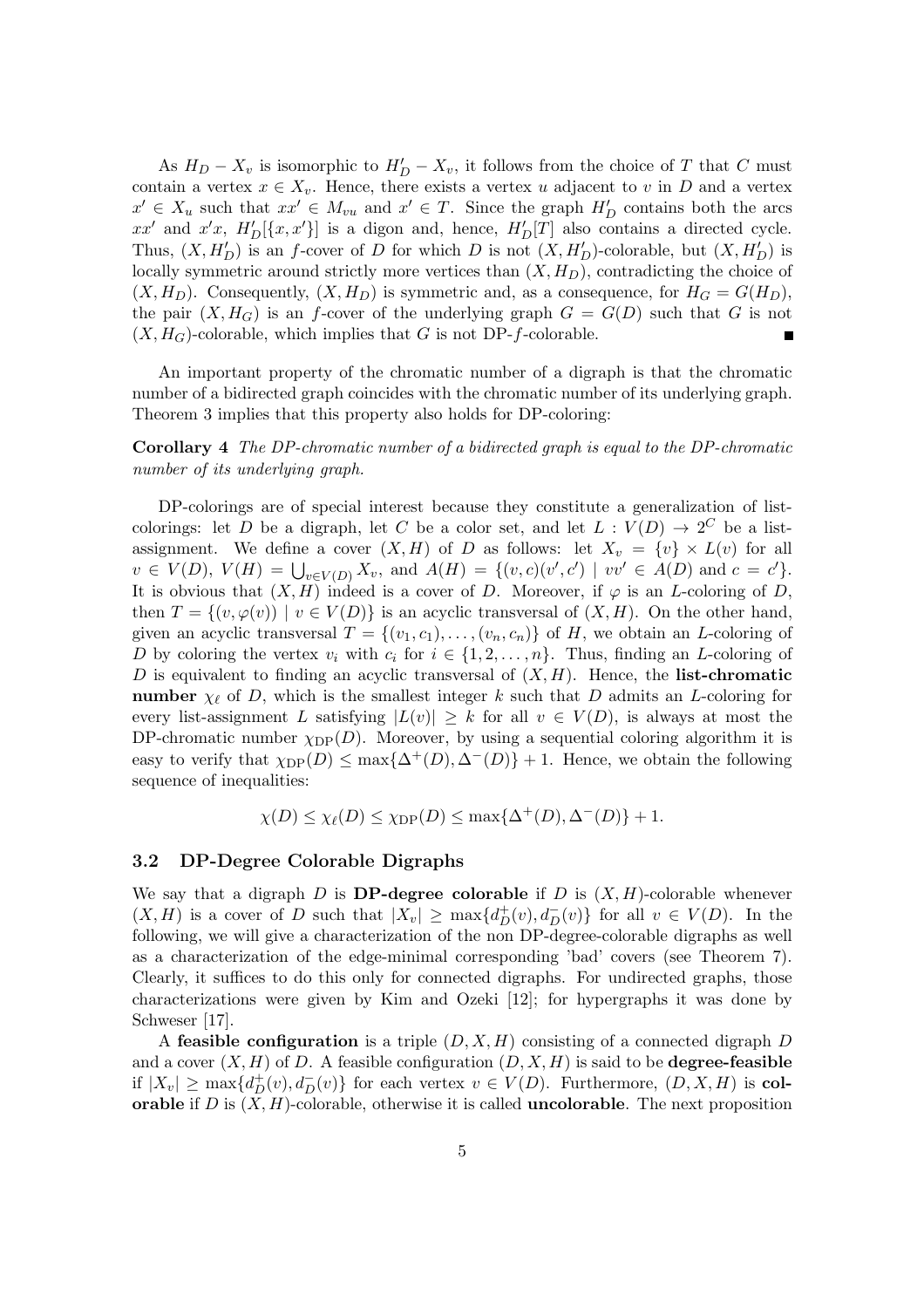lists some basic properties of feasible configurations; the proofs are straightforward and left to the reader.

Proposition 5 *Let* (D, X, H) *be a feasible configuration. Then, the following statements hold.*

- (a) *For every vertex*  $v \in V(D)$  *and every vertex*  $x \in X_v$ *, we have*  $d^+_H(x) \leq d^+_D(v)$  *and*  $d^-_H(x) \leq d^-_D(v)$ .
- (b) Let  $H'$  be a spanning subdigraph of  $H$ . Then,  $(D, X, H')$  is a feasible configuration. *If*  $(D, X, H)$  *is colorable, then*  $(D, X, H')$  *is colorable, too. Furthermore,*  $(D, X, H)$ *is degree-feasible if and only if* (D, X, H′ ) *is degree-feasible.*

The above proposition leads to the following concept. We say that a feasible configuration  $(D, X, H)$  is **minimal uncolorable** if  $(D, X, H)$  is uncolorable, but  $(D, X, H - a)$ is colorable for each arc  $a \in A(H)$ . As usual,  $H - a$  denotes the digraph obtained from H by deleting the arc a. Clearly, if  $|D| \geq 2$  and if  $\tilde{H}$  is the arcless spanning digraph of H, then  $(D, X, H)$  is colorable. Thus, it follows from the above Proposition that if  $(D, X, H)$ is an uncolorable feasible configuration, then there is a spanning subdigraph  $H'$  of  $H$  such that  $(D, X, H')$  is a minimal uncolorable feasible configuration.

In order to characterize the class of minimal uncolorable degree-feasible configurations, we first need to introduce three basic types of degree-feasible configurations.

We say that  $(D, X, H)$  is a **K-configuration** if D is a complete digraph of order n for some  $n \geq 1$ , and  $(X, H)$  is a cover of D such that the following conditions hold:

- $|X_v| = n 1$  for all  $v \in V(D)$ ,
- for each  $v \in V(D)$  there is a labeling  $x_v^1, x_v^2, \ldots, x_v^{n-1}$  of the vertices of  $X_v$  such that  $H^i = H[\lbrace x_v^i \mid v \in V(D) \rbrace]$  is a complete digraph for  $i \in \lbrace 1, 2, \ldots, n-1 \rbrace$ , and
- $H = H^1 \cup H^2 \cup ... \cup H^{n-1}$ .

An example of a K-configuration with  $n = 4$  is given in Figure [1.](#page-6-0) It is an easy exercise to check that each K-configuration is a minimal uncolorable degree-feasible configuration. Note that for  $|D|=1$ , we have  $X_v = \emptyset$  for the only vertex  $v \in V(D)$  and  $H = \emptyset$  (and so there is no transversal of  $(X, H)$ .

We say that  $(D, X, H)$  is a **C-configuration** if D is a directed cycle of length  $n \geq 2$  and  $(X, H)$  is a cover such that  $X_v = \{x_v\}$  for all  $v \in V(D)$  and  $A(H) = \{x_v x_u \mid vu \in A(D)\}\.$ Note that in this case,  $H$  is a copy of  $D$ . Clearly, each C-configuration is a minimal uncolorable degree-feasible configuration.

We say that  $(D, X, H)$  is an odd **BC-configuration** if D is a bidirected cycle of odd length  $\geq 5$  and  $(X, H)$  is a cover of D such that the following conditions are fulfilled:

- $|X_v| = 2$  for all  $v \in V(D)$ ,
- for each  $v \in V(D)$  there is a labeling  $x_v^1, x_v^2$  of the vertices of  $X_v$  such that  $A(H) =$  ${x_v^i x_w^i \mid vw \in A(D) \text{ and } i \in \{1,2\}}.$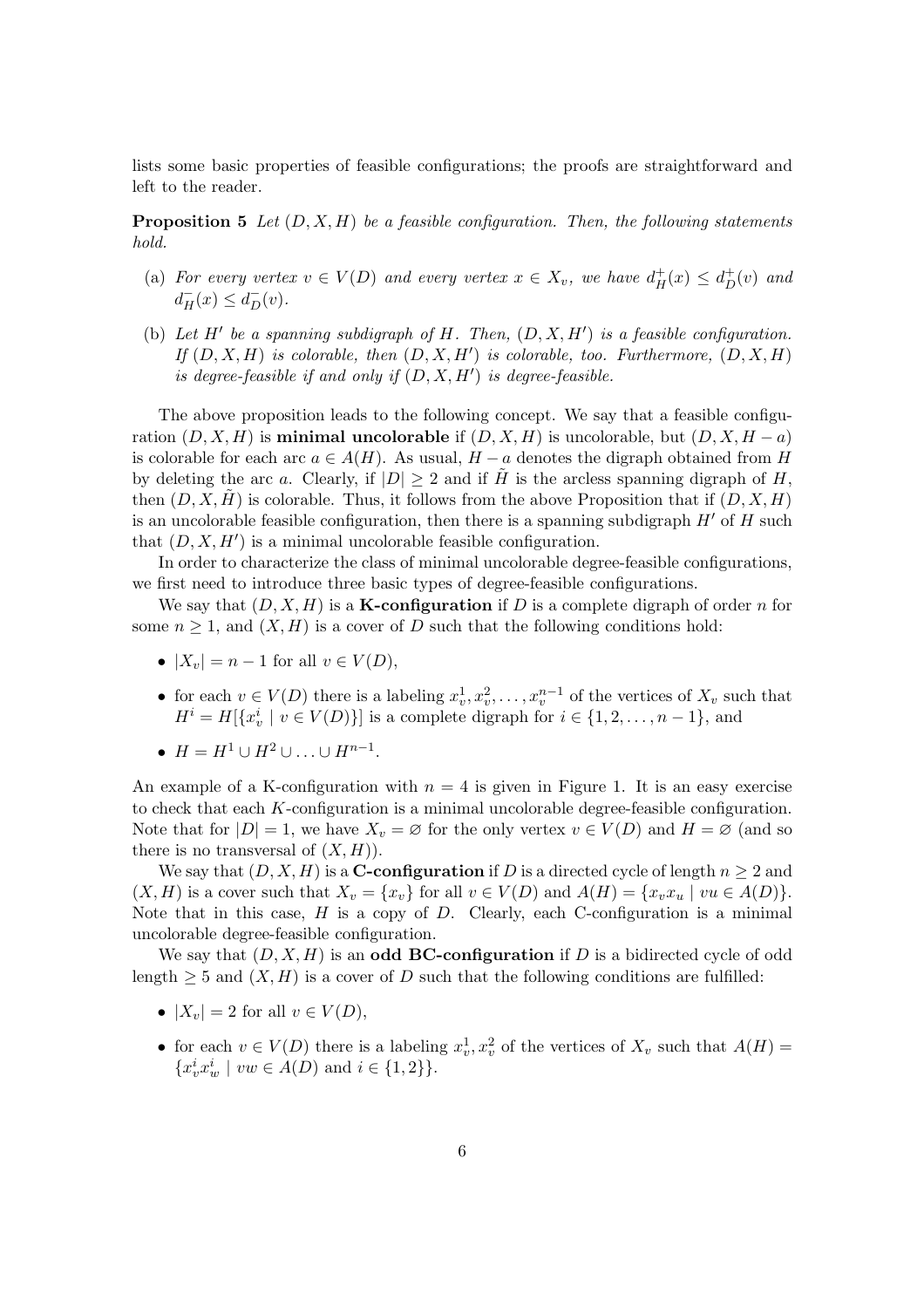

<span id="page-6-0"></span>Figure 1: A K-configuration and a BC-configuration for digraphs

Note that  $H^i = H[\{x_v^i \mid v \in V(D)\}]$  is a bidirected cycle in H and  $H = H^1 \cup H^2$ . It is easy to verify that every odd BC-configuration is a minimal uncolorable degree-feasible configuration.

We call  $(D, X, H)$  an even **BC-configuration** if D is a bidirected cycle of even length  $\geq 4$ ,  $(X, H)$  is a cover of D, and there is an arc  $uu' \in A(D)$  such that:

- $|X_v| = 2$  for all  $v \in V(D)$ ,
- for each  $v \in V(D)$  there is a labeling  $x_v^1, x_v^2$  of the vertices of  $X_v$  such that  $A(H) =$  $\{x_v^ix_w^i \mid \{v, w\} \neq \{u, u'\}, vw \in A(D)$ , and  $i \in \{1, 2\}\} \cup \{x_u^1x_{u'}^2, x_u^2x_{u'}^1, x_{u'}^2x_u^1, x_{u'}^1x_u^2\}$

Again, it is easy to check that every even BC-configuration is a minimal uncolorable degree-feasible configuration. By a **BC-configuration** we either mean an even or an odd BC-configuration.

Our aim is, to show that we can construct every minimal uncolorable degree-feasible configuration from the three basic configurations by using the following operation. Let  $(D^1, X^1, H^1)$  and  $(D^2, X^2, H^2)$  be two feasible configurations, which are **disjoint**, that is,  $V(D^1) \cap V(D^2) = \emptyset$  and  $V(H^1) \cap V(H^2) = \emptyset$ . Furthermore, let D be the digraph obtained from  $D^1$  and  $D^2$  by identifying two vertices  $v^1 \in V(D^1)$  and  $v^2 \in V(D^2)$  to a new vertex  $v^*$ . Finally, let  $H = H^1 \cup H^2$  and let  $X: V(D) \to 2^{V(H)}$  be the mapping such that

$$
X_v = \begin{cases} X_{v^1}^1 \cup X_{v^2}^2 & \text{if } v = v^*, \\ X_v^i & \text{if } v \in V(D^i) \setminus \{v^i\} \text{ and } i \in \{1, 2\} \end{cases}
$$

for  $v \in V(H)$ . Then,  $(D, X, H)$  is a feasible configuration and we say that  $(D, X, H)$  is obtained from  $(D^1, X^1, H^1)$  and  $(D^2, X^2, H^2)$  by **merging**  $v^1$  and  $v^2$  to  $v^*$ .

<span id="page-6-1"></span>Now we define the class of constructible configurations as the smallest class of feasible configurations that contains each K-configuration, each C-configuration and each BC-configuration and that is closed under the merging operation. We say that a digraph is a DP-brick if it is either a complete digraph, a directed cycle, or a bidirected cycle. Thus, if  $(D, X, H)$  is a constructible configuration, then each block of D is a DP-brick. The next proposition is straightforward and left to the reader.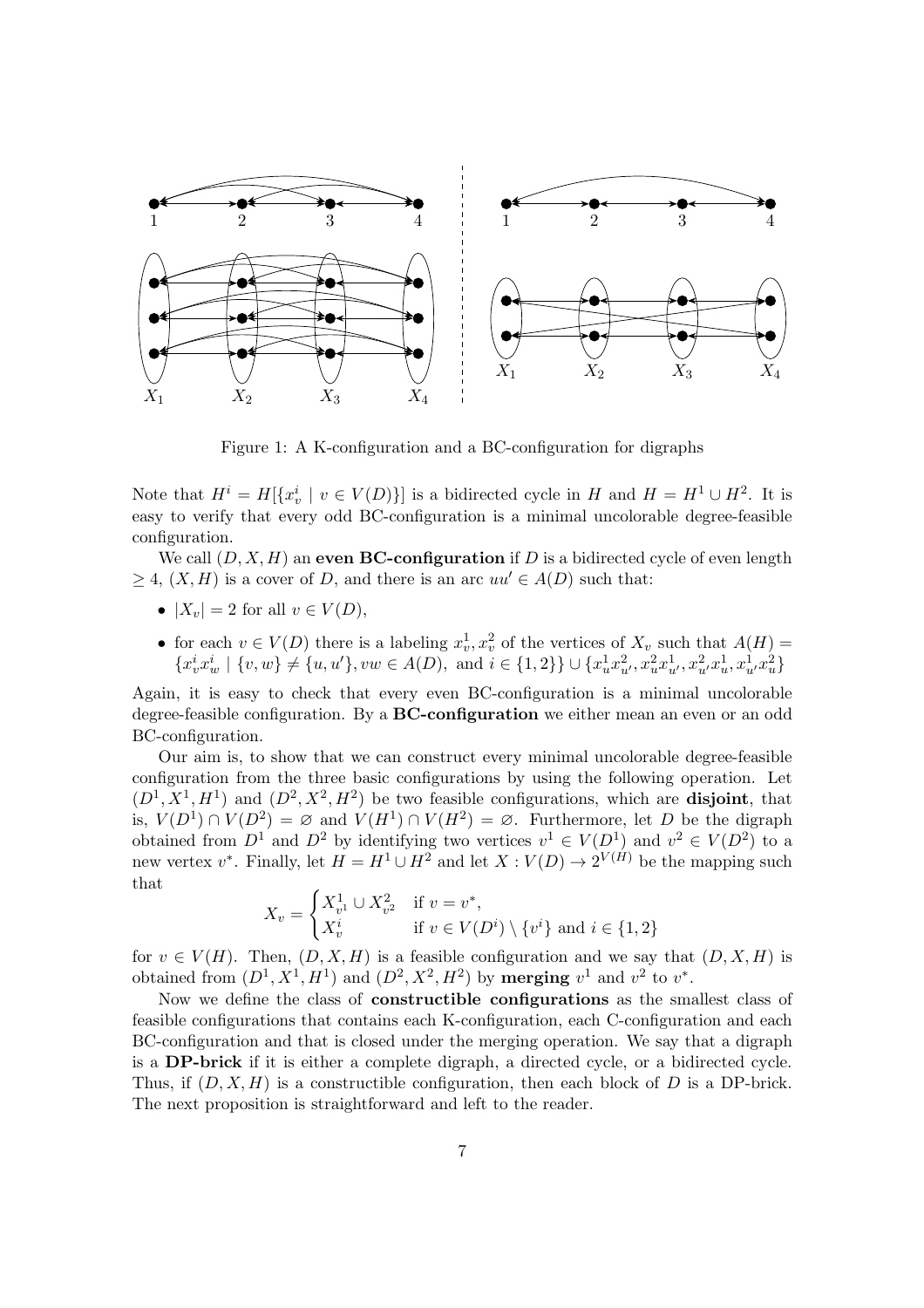Proposition 6 *Let* (D, X, H) *be a constructible configuration. Then, for each block*  $B \in \mathcal{B}(D)$  *there is a uniquely determined cover*  $(X^B, H^B)$  *of* B *such that the following statements hold:*

- (a) *For each block*  $B \in \mathcal{B}(D)$ *, the triple*  $(B, X^B, H^B)$  *is a* K-configuration, a C-configuration, *or a* BC*-configuration.*
- (b) The digraphs  $H^B$  with  $B \in \mathcal{B}(D)$  are pairwise disjoint and  $H = \bigcup_{B \in \mathcal{B}(D)} H^B$ .
- (c) For every vertex v from  $V(D)$  we have  $X_v = \bigcup$  $B\in \mathcal{B}(D), v\in V(B)$  $X_v^B$ .

Our aim is to prove that the class of constructible configurations and the class of minimal uncolorable degree-feasible configurations coincide. This leads to the following theorem.

**Theorem 7** *Suppose that*  $(D, X, H)$  *be a degree-feasible configuration. Then,*  $(D, X, H)$ *is minimal uncolorable if and only if* (D, X, H) *is constructible.*

For DP-colorings of undirected graphs, an analogous result was proven by Bernshteyn, Kostochka and Pron in [\[2\]](#page-21-3). However, they only characterized the graphs that are not DPdegree colorable, but not the corresponding bad covers. This was done later by Kim and Ozeki [\[12\]](#page-22-4). The third author of this paper extended the characterization of the non DPdegree colorable graphs to hypergraphs [\[17\]](#page-22-5) and characterized also the minimal uncolorable degree-feasible configurations; since he used the same terminology as we do and since we need to refer to the undirected version in our proof, we only state the part of his theorem examining simple undirected graphs.

Regarding undirected graphs, a **degree-feasible** configuration is a triple  $(G, X, H)$ , where G is an undirected (simple) graph and  $(X, H)$  is a cover of G such that  $|X_v| \ge$  $d_G(v)$  for all  $v \in V(G)$ . A degree-feasible configuration  $(G, X, H)$  is **colorable** if G is  $(X, H)$ -colorable, otherwise it is called **uncolorable**. Moreover,  $(G, X, H)$  is minimal uncolorable if  $(G, X, H)$  is uncolorable but  $(G, X, H - e)$  is colorable for each edge  $e \in E(H)$ . Furthermore, for undirected graphs, the definition of a **K-configuration** and a **BC-configuration** can be deduced from the above definition for digraphs by considering the underlying undirected graphs (see Figure [2\)](#page-8-0). Finally, for undirected graphs we define the class of constructible configurations as the smallest class of configurations that contains each K-configuration and each BC-configuration and that is closed under the merging operation. The proof of the following theorem can be found in [\[17\]](#page-22-5).

Theorem 8 *Let* G *be a simple graph and let* (G, X, H) *be a degree-feasible configuration. Then,*  $(G, X, H)$  *is minimal uncolorable if and only if*  $(G, X, H)$  *is constructible.* 

In the following, given a feasible configuration  $(D, X, H)$ , we will often fix a vertex  $v \in V(D)$  and regard the feasible configuration  $(D', X', H')$ , where  $D' = D - v$ , X' is the restriction of X to  $V(D) \setminus \{v\}$  and  $H' = H - X_v$ . For the sake of readability, we will write  $(X', H') = (X, H)/v.$ 

First we state some important facts about minimal uncolorable degree-feasible configurations. Those will lead to powerful tools and operations that we use in order to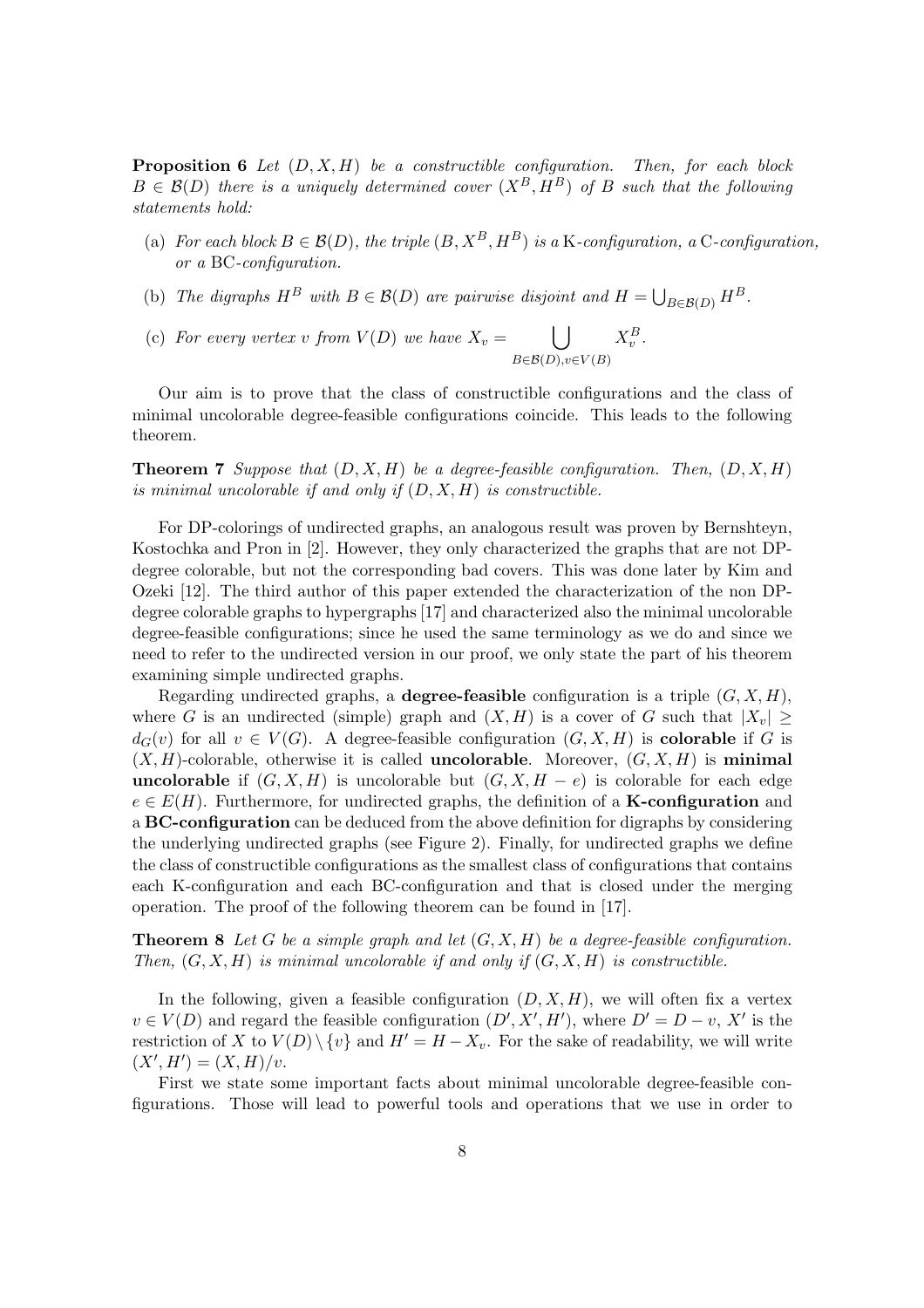

<span id="page-8-0"></span>Figure 2: A K-configuration and a BC-configuration for undirected graphs

characterize the minimal uncolorable degree-feasible configurations. Recall that the digraph D of a degree-feasible configuration  $(D, X, H)$  is connected by definition.

**Proposition 9** Let  $(D, X, H)$  be a degree-feasible configuration. If  $(D, X, H)$  is uncol*orable, then the following statements hold:*

- (a)  $|X_v| = d_D^+(v) = d_D^-(v)$  *for all*  $v \in V(D)$ *. As a consequence, D is Eulerian.*
- (b) Let  $v \in V(D)$  and let  $(X', H') = (X, H)/v$ . Then, there is an acyclic transversal of  $(X', H')$ .
- (c) Let  $v \in V(D)$  and let T be an acyclic transversal of  $(X', H') = (X, H)/v$ *. Moreover,*  $let T^+ = \bigcup_{u \in N_{D}^+(v)} (X_u \cap T)$  and let  $T^- = \bigcup_{u \in N_{D}^-(v)} (X_u \cap T)$ . Then, the arcs from  $E_H(X_v, T^+)$  form a perfect matching in  $H[X_v \cup T^+]$  and the arcs from  $E_H(T^-, X_v)$ *form a perfect matching in*  $H[X_v \cup T^-]$ *.*

**Proof:** (a) The proof is by induction on the order of D. The statement is clear if  $|D| = 1$ as in this case  $X_v = \emptyset$  for the only vertex v of D. Now assume that  $|D| \geq 2$ . By assumption,  $|X_v| \ge \max\{d_D^+(v), d_D^-(v)\}\$  for all  $v \in V(D)$ . Hence, it suffices to show  $|X_v| \leq \min\{d_D^+(v), d_D^-(v)\}\$  for all  $v \in V(D)$ . Suppose, to the contrary, that there is a vertex  $v \in V(D)$  with  $|X_v| > \min\{d_D^+(v), d_D^-(v)\}\$ , say  $|X_v| > d_D^-(v)$  (by symmetry). Let  $D' = D - v$  and let  $(X', H') = (X, H)/v$ . We claim that D' is not  $(X', H')$ -colorable. Otherwise, there would be an acyclic transversal T of  $(X', H')$ . As  $|X_v| > d_D^-(v)$  it follows from (C2) that there is a vertex  $x \in X_v$  such that  $x'x \notin A(H)$  for all  $x' \in T'$ . Consequently,  $T \cup \{x\}$  is an acyclic transversal of  $(X, H)$  as x has no in-neighbor in  $H[T \cup \{x\}]$ , that is,  $(D, X, H)$  is colorable, a contradiction. Thus, D' is not  $(X', H')$ -colorable, as claimed. Hence, D' contains a connected component D'' such that  $(D'', X'', H'')$  is uncolorable, where X'' is the restriction of X' to  $V(D'')$  and  $H'' = H'[\bigcup_{v \in V(D'')} X_v]$ . By applying the induction hypothesis to  $(D'', X'', H'')$  we conclude that  $|X_w| = d_{D''}^+(w) = d_{D''}^-(w)$  for all  $w \in D''$ . As D is connected, there is a vertex  $w \in D''$  that is adjacent to v in D. By symmetry, we may assume  $wv \in A(D)$ . But then,

$$
d_{D''}^+(w)=|X_w|\geq \max\{d_D^+(w),d_D^-(w)\}\geq d_{D''}^+(w)+1,
$$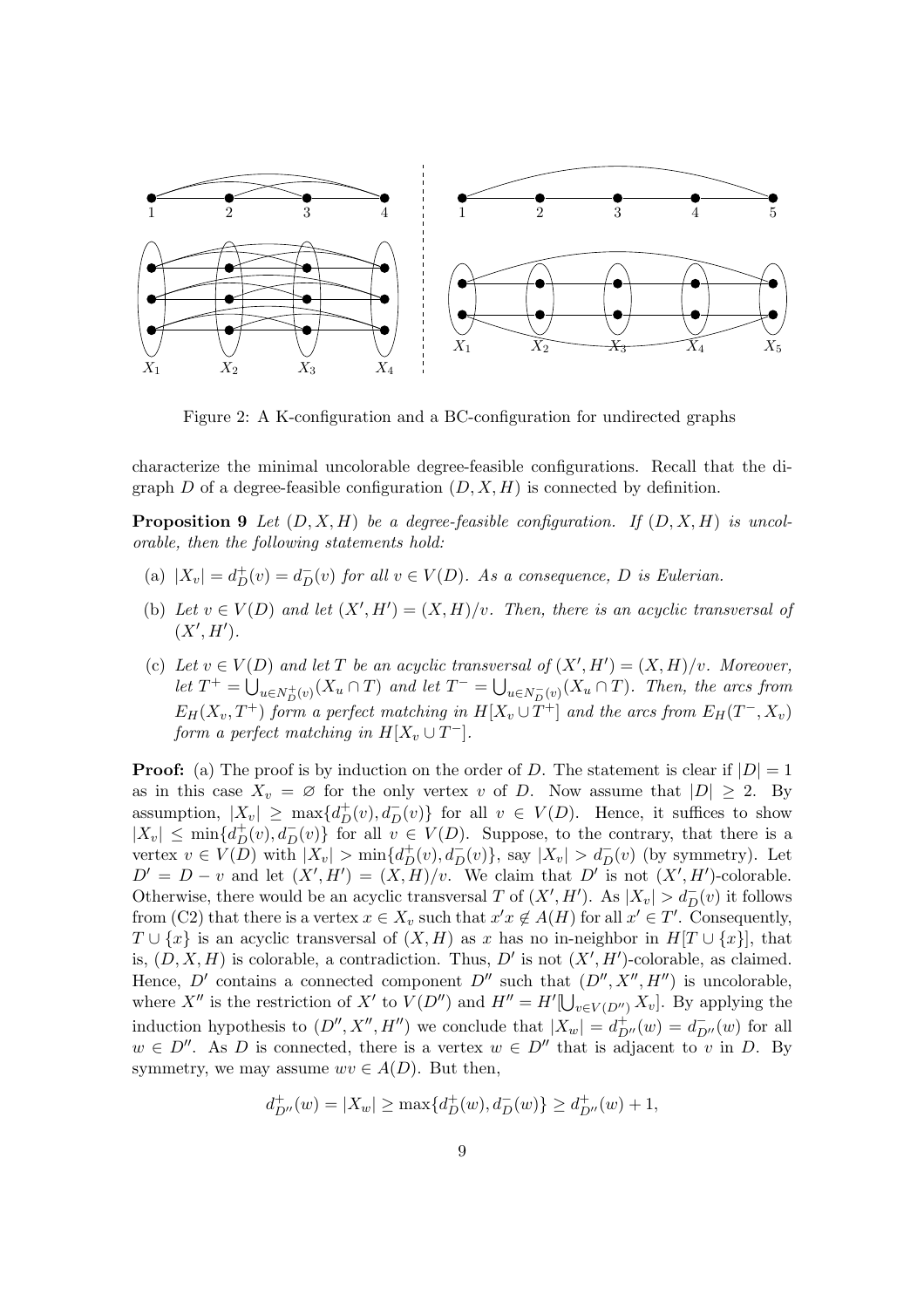which is impossible. This proves (a).

(b) For this proof, let  $D' = D - v$  and let  $(X', H') = (X, H)/v$ . Let  $D''$  be an arbitrary component of D', let X'' be the restriction of X' to  $V(D'')$ , and let  $H'' = H[\bigcup_{u \in V(D'')} X_u]$ . Then,  $(D'', X'', H'')$  is a degree-feasible configuration. As D is connected, there is at least one vertex  $u \in V(D'')$  that is in D adjacent to v, say  $uv \in A(D)$ . By (a), this implies  $|X_u| = d_D^+(u) > d_{D''}^+(u)$ . Again by (a), we conclude that  $(D'', X'', H'')$  is colorable, *i.e.*,  $(X'', H'')$  admits an acyclic transversal  $T_{D''}$ . Let T be the union of the sets  $T_{D''}$  over all components  $D''$  of  $D - v$ . Then, T is an acyclic transversal of  $(X', H')$ .

(c) For the proof, we first assume that there is a vertex  $x \in X_n$  such that no vertex of  $T$  is an out-neighbor of  $x$  in  $H$ . Then, similarly to the proof of (a), we conclude that  $T \cup \{x\}$  is an acyclic transversal of  $(X, H)$ , a contradiction. Hence, each vertex  $x \in X_v$ has in H at least one out-neighbor belonging to T. Moreover, for each vertex  $u \in N_D^+(v)$ and for the unique vertex  $x' \in T \cap X_u$  there may be at most one vertex  $x \in X_v$  with  $xx' \in A(H)$  (by (C2)). As  $|X_v| = d_D^+(v) = |N_D^+(v)|$ , this implies that for each vertex  $x \in X_v$  there is exactly one vertex  $x' \in T$  with  $xx' \in A(H)$ . Thus, the arcs from  $X_v$  to  $T^+ = \bigcup_{u \in N_{D}^+(v)} (X_u \cap T)$  are a perfect matching in  $H[X_v \cup T^+]$  as claimed. Using a similar argument, it follows that  $E_H(T^-, X_v)$  is a perfect matching in  $H[X_v \cup T^-]$ .

The above proposition is our main tool in order to characterize the minimal uncolorable degree-feasible configurations. The next proposition shows the usefulness of the merging operation.

**Proposition 10** Let  $(D^1, X^1, H^1)$  and  $(D^2, X^2, H^2)$  be two disjoint feasible configura*tions, and let*  $(D, X, H)$  *be the configuration that is obtained from*  $(D^1, X^1, H^1)$  *and*  $(D^2, X^2, H^2)$  by merging two vertices  $v^1 \in V(D^1)$  and  $v^2 \in V(D^2)$  to a new vertex  $v^*$ . *Then,* (D, X, H) *is a feasible configuration and the following statements are equivalent:*

- (a) Both  $(D^1, X^1, H^1)$  and  $(D^2, X^2, H^2)$  are minimal uncolorable degree-feasible config*urations.*
- (b) (D, X, H) *is a minimal uncolorable degree-feasible configuration.*

**Proof:** First we show that (a) implies (b). Clearly,  $(D, X, H)$  is degree-feasible. Assume that  $(D, X, H)$  is colorable. Then, there is an acyclic transversal T of  $(X, H)$ . As  $X_{v^*} =$  $X_{v_1} \cup X_{v_2}$ , this implies that at least one of  $v_1$  and  $v_2$  (by symmetry, we can assume it is v<sub>1</sub>) observes  $|T \cap X_{v}^1| = 1$ . Thus,  $T^1 = T \cap V(H^1)$  is an acyclic transversal of  $(X^1, H^1)$ and so  $(D^1, X^1, H^1)$  is colorable, a contradiction to (a). This proves that  $(D, X, H)$  is uncolorable. Now let  $a \in A(H)$  be an arbitrary arc. By symmetry, we may assume  $a \in A(H^1)$ . Since  $(D^1, X^1, H^1)$  is minimal uncolorable, there is an acyclic transversal  $T^1$ of  $(X^1, H^1 - a)$ . Since  $(D^2, X^2, H^2)$  is also uncolorable and degree-feasible, there is an acyclic transversal  $T^2$  of  $(X^2, H^2)/v^2$  (by Proposition [9\(](#page-20-0)b)). However, as  $H = H^1 \cup H^2$ and  $H_1 \cap H_2 = \emptyset$ , the set  $T = T^1 \cup T^2$  is an acyclic transversal of  $(X, H - a)$  and so  $(D, X, H - a)$  is colorable. Thus, (b) holds.

To prove that (b) implies (a), we first show that  $(D^1, X^1, H^1)$  is a minimal uncolorable. Assume that  $(D^1, X^1, H^1)$  is colorable, that is,  $(X^1, H^1)$  has an acyclic transversal  $T^1$ . Since  $(D, X, H)$  is an uncolorable degree-feasible configuration and as  $H^2 - v^2$  is a proper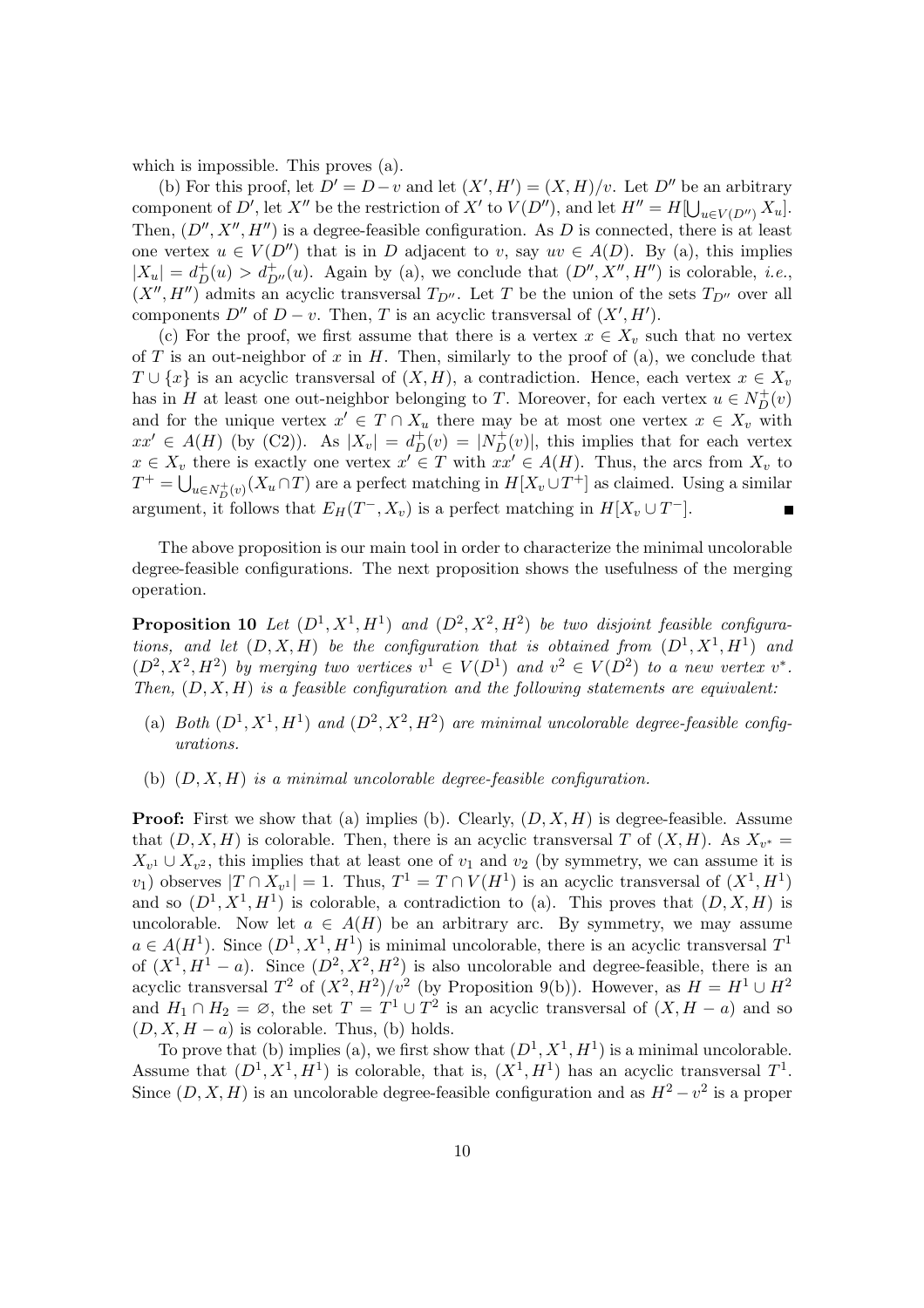subdigraph of  $H - v^*$ , there is an acyclic transversal  $T^2$  of  $(X^2, H^2)/v^2$  (by Proposi-tion [9\(](#page-20-0)b)). Then again,  $T = T^1 \cup T^2$  is an acyclic transversal of  $(X, H)$ , contradicting (b). Thus,  $(D^1, X^1, H^1)$  is uncolorable. Now let  $a \in A(H^1)$  be an arbitrary arc. Then, as  $(D, X, H)$  is minimal uncolorable and  $a \in A(H)$ , there is an acyclic transversal T of  $(X, H - a)$  and  $T^1 = T \cap V(H^1)$  clearly is an acyclic transversal of  $(X^1, H^1 - a)$ . Consequently,  $(D^1, X^1, H^1 - a)$  is colorable. This shows that  $(D^1, X^1, H^1)$  is minimal uncolorable. By symmetry  $(D^2, X^2, H^2)$  is minimal uncolorable, too.

It remains to show that  $(D^j, X^j, H^j)$  is degree-feasible for  $j \in \{1, 2\}$ . As  $(D, X, H)$  is an uncolorable degree-feasible configuration, Proposition  $9(a)$  implies that

<span id="page-10-0"></span>
$$
|X_v| = d_D^+(v) = d_D^-(v) \text{ for all } v \in V(D). \tag{3.1}
$$

Consequently, each vertex from  $D^j - v^j$  is eulerian in  $D^j$ . Since

$$
\sum_{u \in V(D^j)} d_{D^j}^+(u) = \sum_{u \in V(D^j)} d_{D^j}^-(u) = |A(D^j)|
$$

is the number of arcs of  $D^j$ , it follows that  $d_{D^j}^+(v^j) = d_{D^j}^-(v^j)$ , and so  $D^j$  is Eulerian for  $j \in \{1,2\}$ . Moreover, it follows from  $(3.1)$  that  $|X_v| = d_D^+(v) = d_{D^j}^+(v) = d_{D^j}^-(v)$ for all  $v \in V(D^j) \setminus \{v^j\}$  and  $j \in \{1,2\}$ . If  $|X_{v^j}| < d_D^+(v^j)$  for some  $j \in \{1,2\}$ , then  $|X_{v^{3-j}}| > d_D^+(v^{3-j})$  and so  $(D^{3-j}, X^{3-j}, H^{3-j})$  would be colorable by Proposition [9\(](#page-20-0)a), a contradiction. Hence,  $(D^j, X^j, H^j)$  is degree-feasible for  $j \in \{1, 2\}$ .

In order to prove Theorem [7,](#page-12-0) we need some more tools. The first one, which will be frequently used in the following, is the so-called **shifting operation**. Let  $(D, X, H)$  be a minimal uncolorable degree-feasible configuration, let  $D' = D - v$  for some  $v \in V(D)$ , and let T be an acyclic transversal of  $(X', H') = (X, H)/v$  (which exists by Proposition [9\(](#page-20-0)b)). Then it follows from Proposition [9\(](#page-20-0)c) that for each vertex  $x \in X_v$  there is exactly one vertex  $x' \in T$  with  $xx' \in A(H)$  and exactly one vertex  $x'' \in T$  with  $x''x \in A(H)$ . Let v' and  $v''$  be the vertices from  $V(D)$  such that  $x' \in X_{v'}$  and  $x'' \in X_{v''}$ . Then,  $T' = T \setminus \{x'\} \cup \{x\}$ and  $T'' = T \setminus \{x''\} \cup \{x\}$  are acyclic transversals of  $(X, H)/v'$  and  $(X, H)/v''$ , respectively, since in  $H[T']$  (respectively  $H[T'']$ ) the vertex x has no out-neighbor (respectively no in-neighbor) and, hence,  $x$  cannot be contained in a directed cycle. We say that  $T'$ (respectively  $T''$ ) evolves from T by **shifting** the color  $x'$  (respectively  $x''$ ) to x. Of course, the shifting operation may be applied repeatedly. The next proposition can be easily deduced from Proposition [9](#page-20-0) by applying the shifting operation. The statements of the proposition are illustrated in Figure [3.](#page-11-0)

Proposition 11 *Let* (D, X, H) *be a minimal uncolorable degree-feasible configuration, let*  $v \in V(D)$ , and let T be an acyclic transversal of  $(X', H') = (X, H)/v$ . Then, the following *statements hold:*

- (a) *For every vertex*  $x \in X_v$  *we have*  $|N_H^+(x) \cap T| = 1$  *and*  $|N_H^-(x) \cap T| = 1$ *.*
- (b) Let  $u \in N_D^+(v)$  and let  $X_u \cap T = \{x_u\}$ . Then, there is a vertex  $x \in X_v$  such that  $xx_u \in A(H)$  and  $N_H^-(x_u) \cap T = \varnothing$ .
- (c) Let  $w \in N_D^-(v)$  and let  $X_w \cap T = \{x_w\}$ . Then, there is a vertex  $x \in X_v$  such that  $x_w x \in A(H)$  and  $N_H^+(x_w) \cap T = \varnothing$ .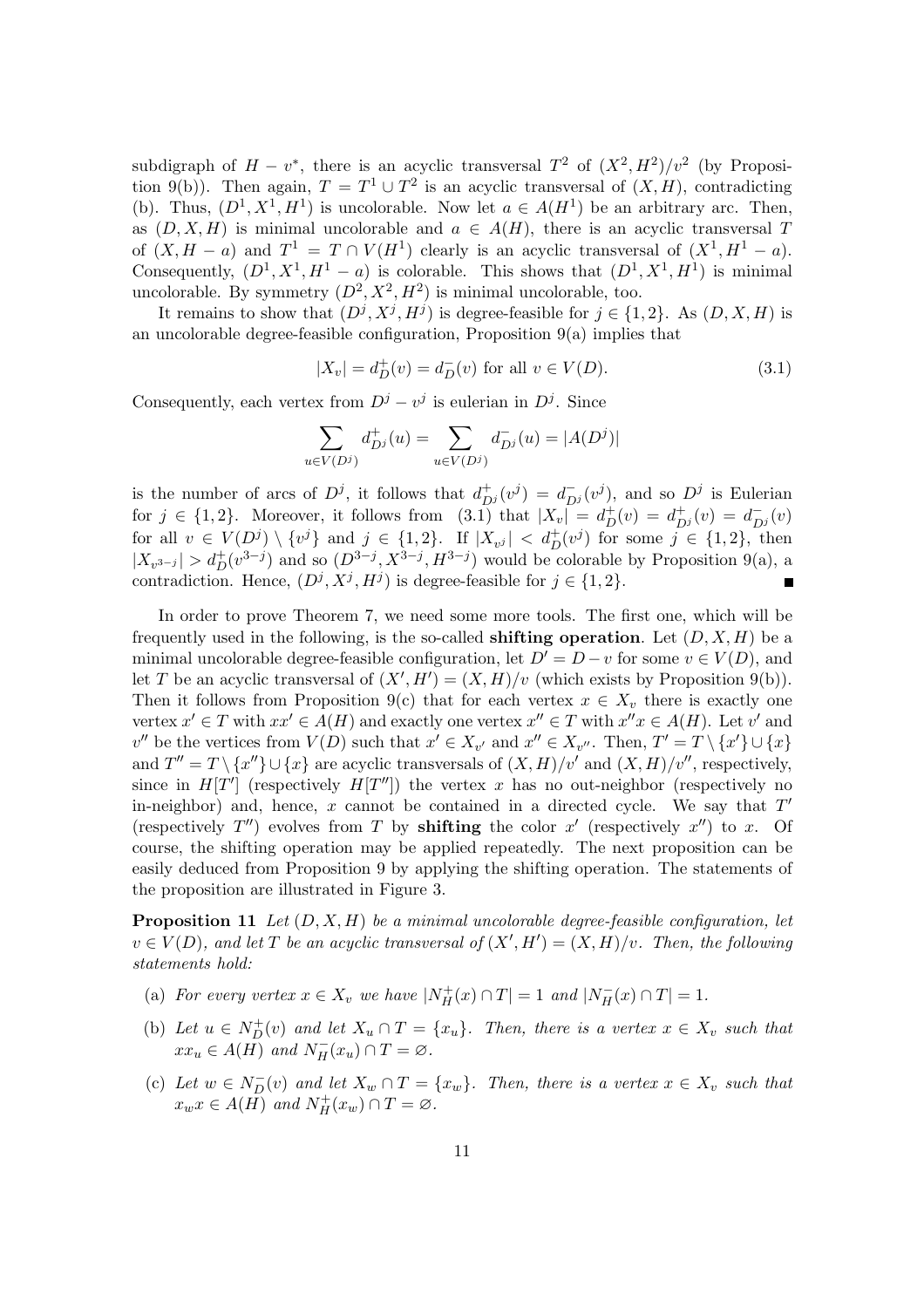

<span id="page-11-0"></span>Figure 3: Forbidden configurations for  $(D, X, H)$ .

**Proof:** Statement (a) is a direct consequence of Proposition  $9(c)$ . In order to prove (b) let  $u \in N_D^+(v)$  and let  $X_u \cap T = \{x_u\}$ . Again from Proposition [9\(](#page-20-0)c) it follows that there is a vertex  $x \in X_v$  with  $xx_u \in A(H)$ . Now assume that there is a vertex  $x' \in N_H^-(x_u) \cap T$ . Let T' be the transversal of  $(X, H)/u$  that evolves from T by shifting  $x_u$  to x. Then, both x' and x are in-neighbors of  $x_u$  in H and so  $|N_H^-(x_u) \cap T'| \geq 2$ , a contradiction to (a). This proves (b). By symmetry, (c) follows.

Proposition 12 *Let* (D, X, H) *be a minimal uncolorable degree-feasible configuration and let*  $u, v \in V(D)$  *such that there are opposite arcs between* u *and* v. Then,  $H[X_u \cup X_v]$  *is bidirected.*

**Proof:** Suppose, the statement is false. Then there are vertices  $x_u \in X_u$  and  $x_v \in X_v$ with  $x_ux_v \in A(H)$  and  $x_vx_u \notin A(H)$ . Since  $(D, X, H)$  is minimal uncolorable, there is an acyclic transversal T of  $(X, H - x_u x_v)$ . Furthermore, T must contain both  $x_u$  and  $x_v$  as otherwise T would be an acyclic transversal of  $(X, H)$ , a contradiction. Then,  $T' = T \setminus \{x_v\}$  is an acyclic transversal of  $(X', H') = (X, H)/v$ . As  $u \in N_D^-(v)$ , it follows from Proposition [11\(](#page-20-1)b) that there is a vertex  $x \in X_v$  with  $xx_u \in A(H)$ . Since  $x_vx_u \notin A(H)$ ,  $x \neq x_v$ . Let  $T^*$  be the transversal that evolves from  $T'$  by shifting  $x_u$  to  $x_v$ . Then,  $x_u$  has an in-neighbor  $x^*$  from  $T^*$  in H (by Proposition [11\(](#page-20-1)a)) and  $x^* \notin X_v$ (since  $x_v x_u \notin A(H)$ ). Moreover,  $x^*$  is contained in the transversal  $\tilde{T}$  that evolves from  $T'$ by shifting  $x_u$  to x and so  $\{x, x^*\} \subseteq N_H^-(x_u) \cap \tilde{T}$ . Consequently,  $|N_H^-(x_u) \cap \tilde{T}| > 1$ , which contradicts Proposition [11\(](#page-20-1)a). Hence  $x = x_v$ , and so  $x_v x_u \in A(H)$ , a contradiction.

In particular, the above proposition implies the following concerning the shifting operation. Let  $(D, X, H)$  be a minimal uncolorable degree-feasible configuration, let  $v \in V(D)$ and let T be an acyclic transversal of  $(X', H') = (X, H)/v$  (which exists by Proposi-tion [9\(](#page-20-0)b)). Then it follows from the above proposition together with Proposition  $11(b)(c)$ that for each vertex u that is in D adjacent to v and for the unique vertex  $x_u \in X_u \cap T$ there is exactly one vertex  $x_v \in X_v$  that is in H adjacent to  $x_u$ . Hence,  $x_v$  is the unique vertex from  $X_v$  to which we can shift the color  $x_u$ . Thus, in the following we may regard the shifting operation as an operation in the digraph D rather than in H and write  $\mathbf{u} \to \mathbf{v}$ in order to express that we shift the color from the corresponding vertex  $x_u$  to  $x_v$ .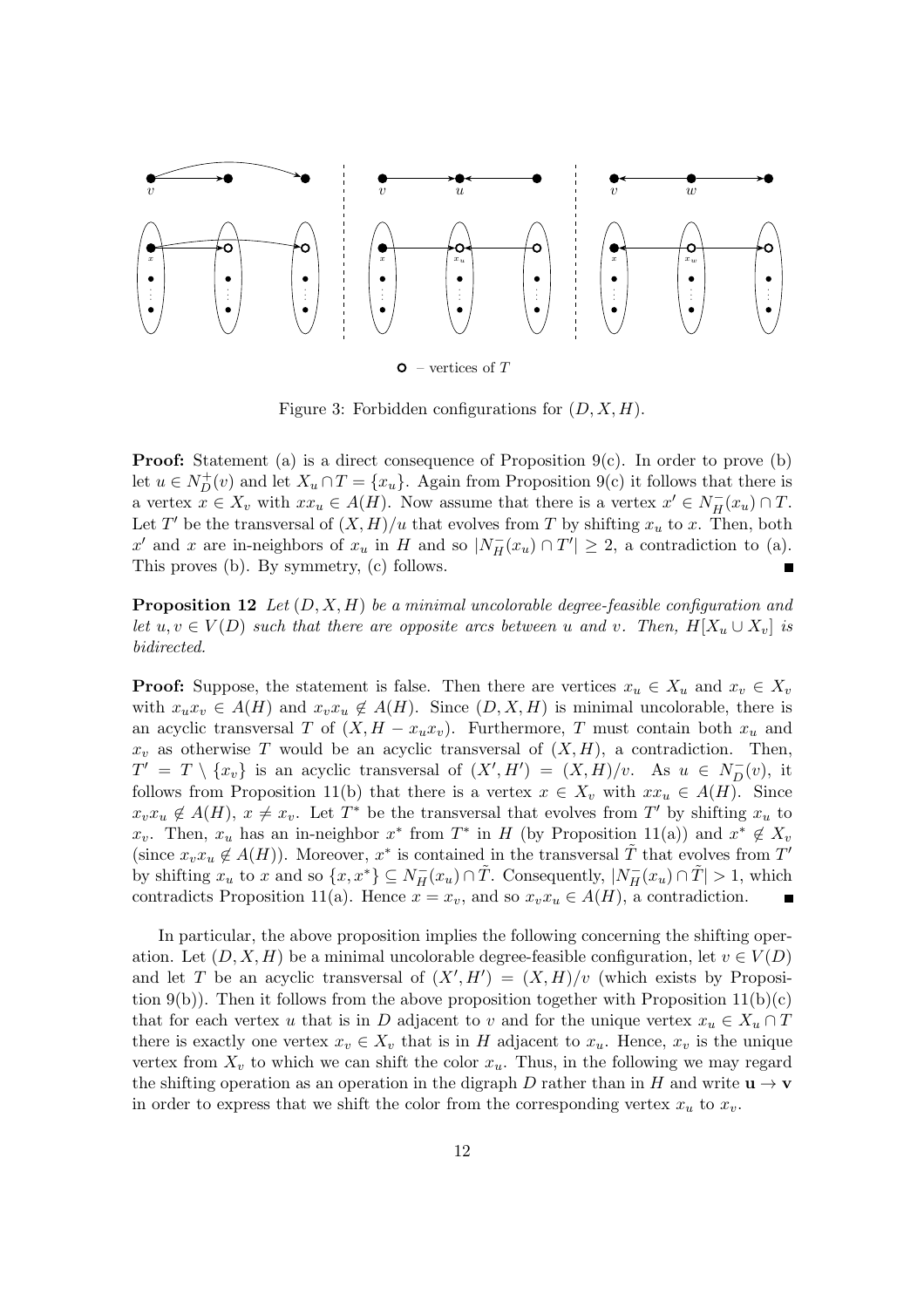As another consequence of Proposition [12](#page-20-2) we easily obtain the following corollary.

Corollary 13 *Let* (D, X, H) *be a degree-feasible minimal uncolorable configuration such that* D *is bidirected. Then* H *is bidirected, too.*

Having all those tools available, we are finally ready to prove our main theorem.

#### 3.3 Proof of Theorem [7](#page-12-0)

<span id="page-12-0"></span>This subsection is devoted to the proof of Theorem [7,](#page-12-0) which we recall for convenience.

**Theorem 7** Suppose that  $(D, X, H)$  is a degree-feasible configuration. Then,  $(D, X, H)$ *is minimal uncolorable if and only if* (D, X, H) *is constructible.*

**Proof:** If  $(D, X, H)$  is constructible, then  $(D, X, H)$  is minimal uncolorable (by Proposition [10](#page-20-3) and as each K-, C-, and BC-configuration is a minimal uncolorable degree-feasible configuration).

Now let  $(D, X, H)$  be a minimal uncolorable degree-feasible configuration. We prove that  $(D, X, H)$  is constructible by induction on the order of D. If  $|D| = 1$ , then  $V(D) =$  $\{v\}, X_v = \emptyset$  and  $H = \emptyset$  and so  $(D, X, H)$  is a K-configuration. Thus, we may assume that  $|D| \geq 2$ . By Proposition [9\(](#page-20-0)a),

<span id="page-12-1"></span>
$$
|X_v| = d_D^+(v) = d_D^-(v) \quad \text{for all } v \in V(D). \tag{3.2}
$$

We distinguish between two cases.

Case 1: *D* contains a separating vertex v<sup>\*</sup>. Then, *D* is the union of two connected induced subdigraphs  $D^1$  and  $D^2$  with  $V(D^1) \cap V(D^2) = \{v^*\}$  and  $|D^j| < |D|$  for  $j \in \{1, 2\}$ . By equation [\(3.2\)](#page-12-1), all vertices from  $D^j$  except from  $v^*$  are Eulerian in  $D^j$  (for  $j \in \{1,2\}$ ). However, since

$$
\sum_{u \in V(D^j)} d_{D^j}^+(u) = \sum_{u \in V(D^j)} d_{D^j}^-(u) = |A(D^j)|
$$

is the number of arcs of  $D^j$ , it follows that  $d_{D^j}^+(v^*) = d_{D^j}^-(v^*)$  and so  $D^j$  is Eulerian for  $j \in \{1,2\}$ . For  $j \in \{1,2\}$ , by  $\mathcal{T}^j$  we denote the set of all subsets T of H with  $|T \cap X_v| = 1$  for all  $v \in V(D^j)$  and  $|T \cap X_u| = 0$  for all  $u \in V(D^{3-j}) \setminus \{v^*\}$  such that  $H[T]$ is acyclic. As  $(D, X, H)$  is uncolorable and degree-feasible, both  $\mathcal{T}^1$  and  $\mathcal{T}^2$  are non-empty (by Proposition [9\(](#page-20-0)b)). Moreover, for  $j \in \{1,2\}$ , let  $X_j$  be the set of all vertices of  $X_{v^*}$ that do not occur in any set from  $\mathcal{T}^j$ . We claim that  $X_{v^*} = X_1 \cup X_2$ . For otherwise, there is a vertex  $x \in X_{v^*} \setminus (X_1 \cup X_2)$ . Then, x is contained in two sets  $T^1 \in \mathcal{T}^1$  and  $T^2 \in \mathcal{T}^2$ , and so  $T = T^1 \cup T^2$  is an acyclic transversal of  $(X, H)$ . Thus,  $(D, X, H)$  is colorable, a contradiction. Consequently,  $X_{v^*} = X_1 \cup X_2$ . For  $j \in \{1, 2\}$ , we define a cover  $(X^j, H^j)$ of  $D^j$  as follows. For  $v \in V(D^j)$ , let

$$
X_v^j = \begin{cases} X_v & \text{if } v \neq v^* \\ X_j & \text{if } v = v^*, \end{cases}
$$

and let  $H^j = H[\bigcup_{v \in V(D^j)} X_v^j]$ . Then,  $(D^j, X^j, H^j)$  is an uncolorable feasible configuration for  $j \in \{1,2\}$ : Suppose w.l.o.g. that  $(D^1, X^1, H^1)$  has an acyclic transversal T. Then T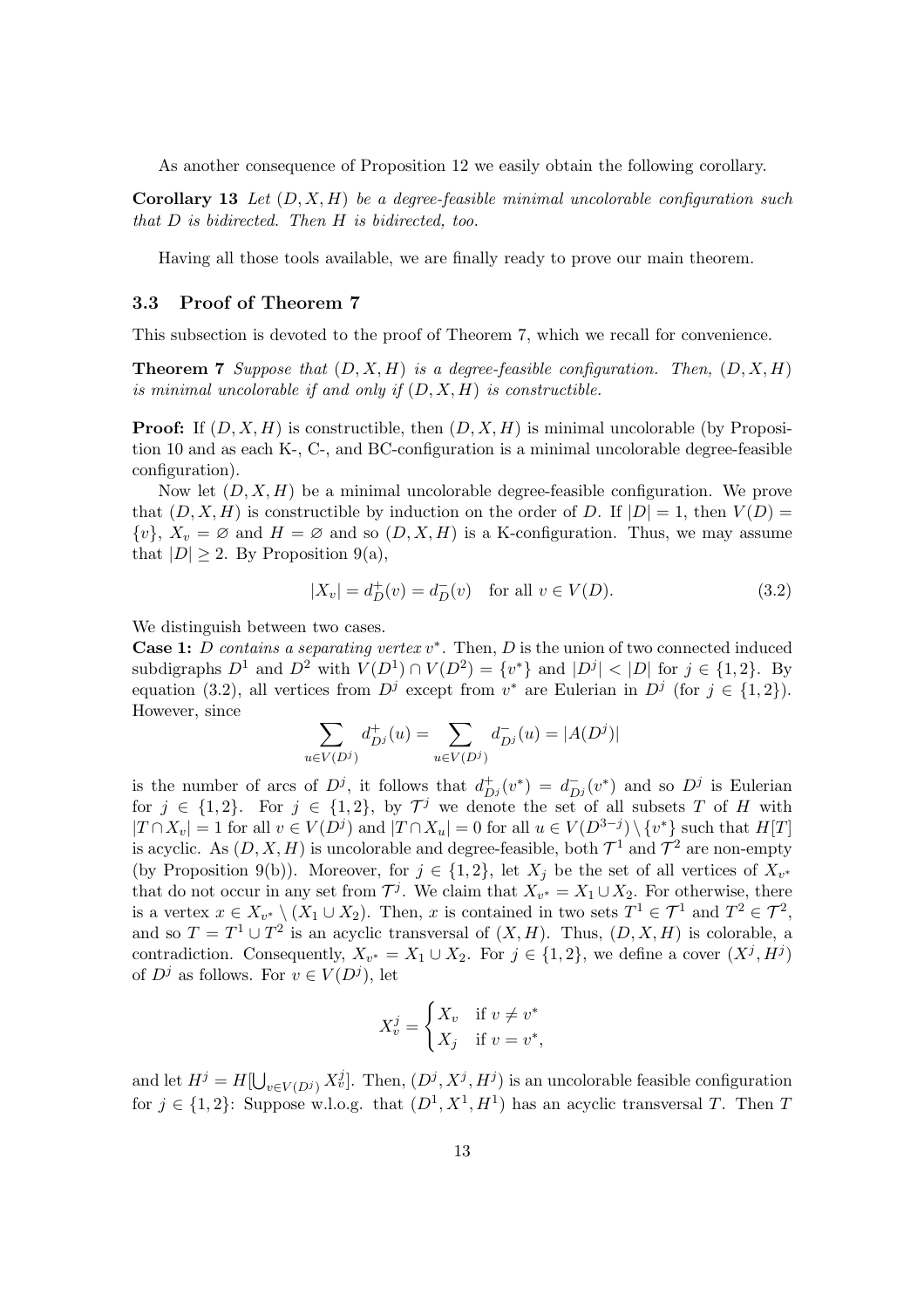is in  $\mathcal{T}^1$ , but T contains a vertex  $x \in X^1_{v^*} = X_1$ , which is impossible. Furthermore, for each vertex  $v \in V(D^j) \setminus \{v^*\}$ , equation [\(3.2\)](#page-12-1) implies that  $|X_v| = d_D^+(v) = d_{D^j}^+(v)$ . As  $(D^{j}, X^{j}, H^{j})$  is uncolorable and  $D^{j}$  is connected, it follows from Proposition [9\(](#page-20-0)a) that  $X_v^j$  $|v^j_{v^*}| \leq d_{D^j}^+(v^*)$  for  $j \in \{1,2\}$ . Since  $X_{v^*} = X_1 \cup X_2 = X_{v^*}^1 \cup X_{v^*}^2$ , we conclude from  $(3.2)$ that

$$
|X_{v^*}^1| + |X_{v^*}^2| \ge |X_{v^*}^1 \cup X_{v^*}^2| = |X_{v^*}| = d_D^+(v^*) = d_{D^1}^+(v^*) + d_{D^2}^+(v^*),
$$

and, thus,  $|X_v^j$  $|v^j v^*| = d_{D^j}^+(v^*)(=d_{D^j}^-(v^*))$  and  $X^1_{v^*} \cap X^2_{v^*} = \emptyset$ . Consequently,  $(D^j, X^j, H^j)$  is a degree-feasible configuration. Moreover,  $H' = H^1 \cup H^2$  is a spanning subdigraph of H and  $V(H^1) \cap V(H^2) = \emptyset$ . So,  $(D, X, H')$  is a degree-feasible configuration that is obtained from two ismorphic copies of  $(D^1, X^1, H^1)$  and  $(D^2, X^2, H^2)$  by the merging operation. Clearly,  $(D, X, H')$  is uncolorable. Otherwise, there would exist an acyclic transversal T of  $(X, H')$  and by symmetry we may assume that T would contain a vertex of  $X^1_{v^*}$ . But then,  $T^1 = T \cap V(H^1)$  would be an acyclic transversal of  $(X^1, H^1)$ , contradicting that  $(D^1, X^1, H^1)$  is uncolorable. As  $(D, X, H)$  is minimal uncolorable and as H' is a spanning subhypergraph of H, this implies that  $H = H'$  and  $(D, X, H)$  is obtained from two isomorphic copies of  $(D^1, X^1, H^1)$  and  $(D^2, X^2, H^2)$  by the merging operation. Then, by Proposition [10,](#page-20-3) both  $(D^1, X^1, H^1)$  and  $(D^2, X^2, H^2)$  are minimal uncolorable. Applying the induction hypothesis leads to  $(D^j, X^j, H^j)$  being constructible for  $j \in \{1, 2\}$ , and so  $(D, X, H)$  is constructible. Thus, the proof of the first case is complete.

Case 2: D *is a block.* Then, each vertex of D is contained in a cycle of the underlying graph  $G(D)$ . We prove that  $(D, X, H)$  is a K-, C- or BC-configuration by examining the cycles that may occur in  $G(D)$  and showing that the cycles always imply that the structure of  $(D, X, H)$  is as claimed. This is done via a sequence of claims. In the first three claims we analyze the case where  $D$  contains a digon and show that in this case, both  $D$  and  $H$  are bidirected. Then, we can apply Theorem [8](#page-19-0) to the undirected configuration  $(G(D), X, G(H))$  in order to deduce that  $(D, X, H)$  is a K- or BC-configuration. Afterwards, we analyze the case that  $D$  does not contain any digons and prove that this implies that  $(D, X, H)$  is a C-configuration. Recall that if C is a cycle in the underlying graph  $G(D)$ , then  $D_C$  is the maximum subdigraph of D such that  $G(D_C) = C$ .

<span id="page-13-0"></span>**Claim 1** Let C be a cycle of length 3 in the underlying graph  $G(D)$ . If  $D<sub>C</sub>$  is not a *directed cycle, then*  $V(C)$  *induces a complete digraph in*  $D$ *.* 

**Proof :** Let  $v_1, v_2, v_3$  be the vertices of C. By symmetry, assume that  $\{v_3v_1, v_1v_2, v_3v_2\} \subseteq$  $A(D)$ . We prove that  $v_1v_3 \in A(D)$ . Let T be an acyclic transversal of  $(X', H') =$  $(X, H)/v_1$ , let  $x_j$  be the unique vertex from  $X_{v_j} \cap T$  (for  $j \in \{2, 3\}$ ) and let  $x_1 \in X_{v_1}$  such that  $x_3x_1 \in A(H)$  (such a vertex exists by Proposition [11\(](#page-20-1)c)). Then, by Proposition 11(c),  $x_3x_2 \notin A(H)$ . Furthermore, by Proposition [11\(](#page-20-1)a),  $x_1$  must have an out-neighbor x in T. Assume that  $x \in T \setminus \{x_2, x_3\}$ . Then we can shift  $v_3 \to v_1$ ,  $v_2 \to v_3$  and  $v_1 \to v_2$  and get a new acyclic transversal T' of  $(X', H')$ . Moreover, if  $x'_2$  is the vertex from  $X_{v_2} \cap T'$ , due to the shifting we have  $x_1x_2' \in A(H)$ . Since  $T \setminus (X_{v_2} \cup X_{v_3}) = T' \setminus (X_{v_2} \cup X_{v_3})$  we conclude  $N_H^+(x_1) \cap T' \supseteq \{x'_2, x\}$  and so  $|N_H^+(x_1) \cap T'| \geq 2$ , contradicting Proposition [11\(](#page-20-1)a) (see Figure [4\)](#page-14-0). Hence,  $x \in \{x_2, x_3\}$ . If  $x = x_2$  (and so  $x_2' = x_2$ ), then starting from T and then shifting  $v_3 \to v_1$  and  $v_2 \to v_3$  leads to an acyclic transversal  $T^*$  of  $(X, H)/v_2$ such that  $|N_H^-(x_2) \cap T^*| \geq 2$ , in contradiction to Proposition [11\(](#page-20-1)a). Thus,  $x = x_3$  and so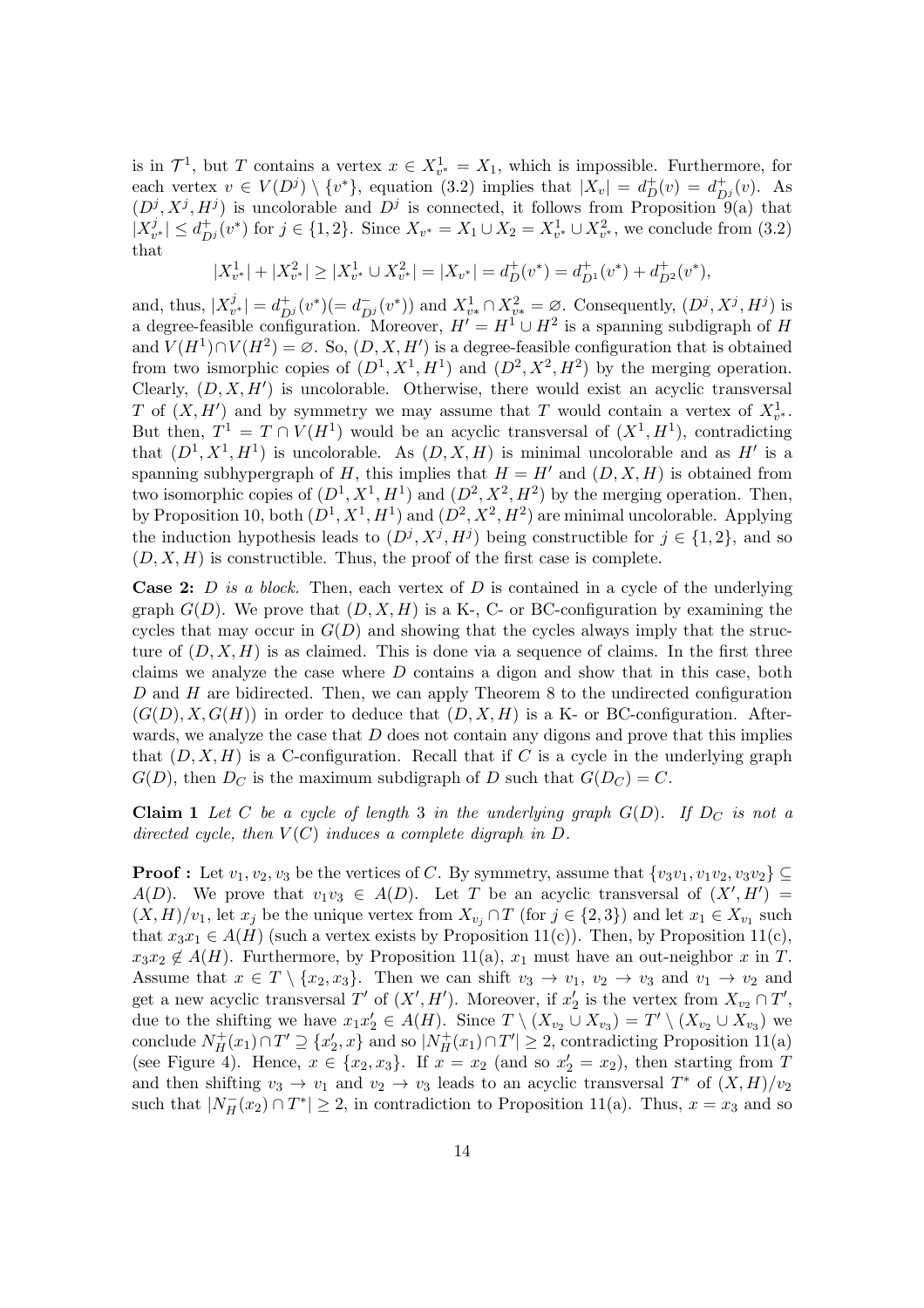$x_1x_3 \in A(H)$ . However, this implies  $v_1v_3 \in A(D)$  (by (C2)), as claimed. By symmetry we conclude that  $D[V(C)]$  is a complete digraph and the proof is complete. conclude that  $D[V(C)]$  is a complete digraph and the proof is complete.



<span id="page-14-0"></span>Figure 4:  $(D, X, H)$  before and after shifting  $v_3 \to v_1, v_2 \to v_3$  and  $v_1 \to v_2$ .

<span id="page-14-1"></span>**Claim 2** Let C be an induced cycle in the underlying graph  $G(D)$ . If  $D_C$  contains a *digon, then*  $D_C$  *is a bidirected cycle.* 

**Proof :** Assume, to the contrary, that  $D<sub>C</sub>$  is not bidirected. Then (by symmetry) we can choose a cyclic ordering  $v_1, v_2, \ldots, v_p$  of the vertices of C such that  $v_1v_2, v_2v_1$  and  $v_1v_p$  are arcs of D and that  $v_pv_1 \notin A(D)$ . Let T be an acyclic transversal of  $(X', H') =$  $(X, H)/v_1$ . For  $i \in \{2, 3, ..., p\}$  let  $x_i$  be the vertex from  $X_{v_i} \cap T$ . By Proposition [11\(](#page-20-1)b) and Proposition [12,](#page-20-2) there is a vertex  $x \in X_{v_1}$  that is joined to  $x_2$  by opposite arcs and a vertex  $x' \in X_{v_1}$  with  $x'x_p \in A(H)$ . Moreover, by Proposition [11\(](#page-20-1)a),  $x \neq x'$ . By shifting the vertices  $v_2 \to v_1, v_3 \to v_2, \ldots, v_p \to v_{p-1}$  counterclockwise on the cycle C we obtain from Proposition [11\(](#page-20-1)c) that x has an out-neighbor  $x'_p$  in  $X_p$ . If we further shift  $v_1 \to v_p$ , we get a new acyclic transversal T' of  $(X', H')$  such that  $x'_p \in T'$ . By Proposition [11\(](#page-20-1)a), there must exist a vertex  $y \in T'$  with  $yx \in A(H)$ . As  $x_2$  is the unique in-neighbor of x from T, since  $v_1$  has no neighbors besides  $v_2$  and  $v_p$  from  $V(C)$ , and as the shifting only affected vertices from C, we conclude that  $y \in X_{v_2} \cup X_{v_p}$ . However, since  $xx'_p \in A(H)$ , it follows from Proposition [11\(](#page-20-1)a) that  $x_2 \notin T'$ . Hence,  $y \in X_{v_p}$  and so  $v_p v_1 \in A(D)$ , a contradiction.

<span id="page-14-2"></span>Claim 3 *Suppose that* D *contains a digon. Then,* D *is bidirected.*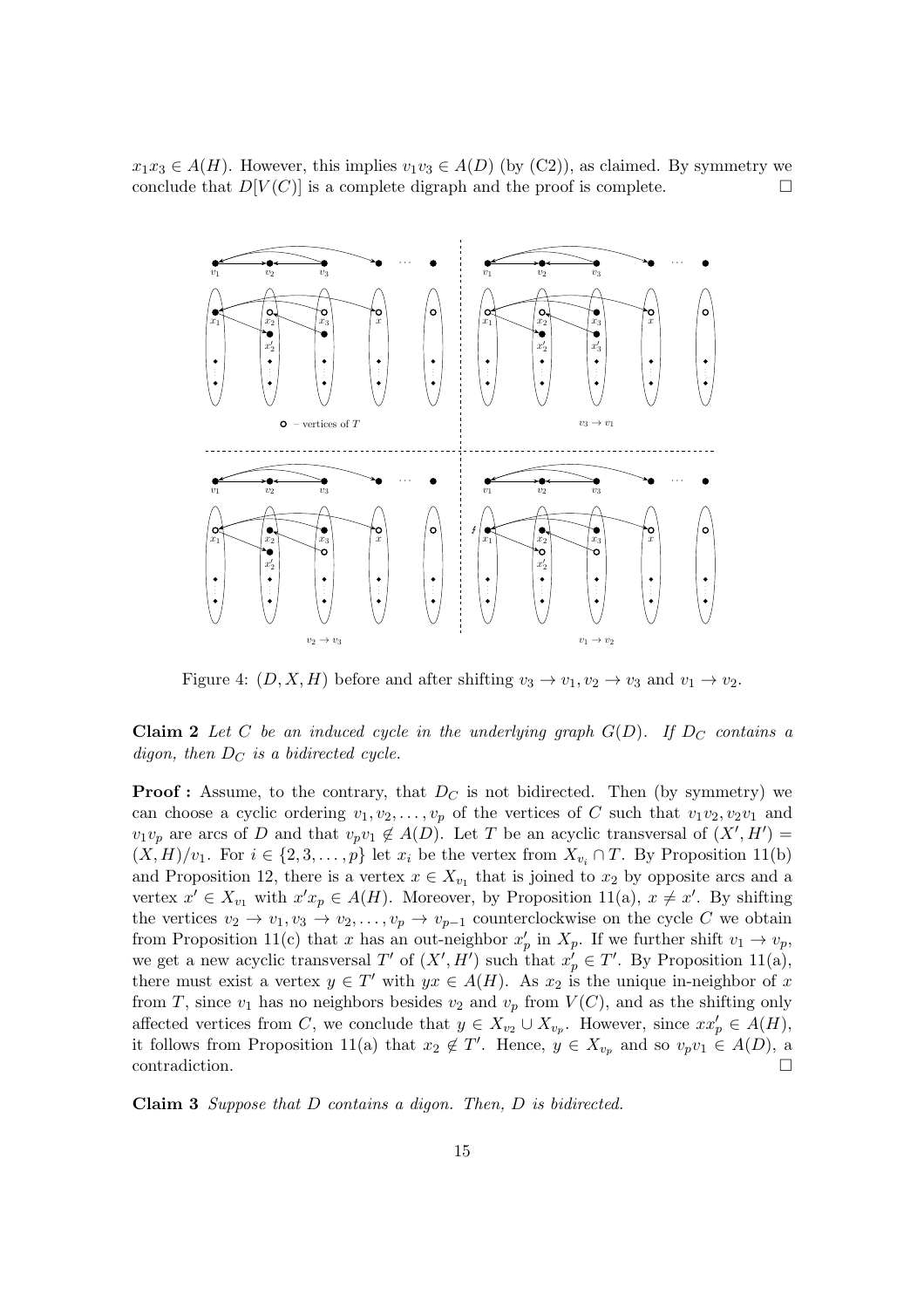**Proof**: Assume, to the contrary, that  $D$  is not bidirected. As  $D$  is a block this implies that in the underlying graph  $G[D]$  there is a cycle C of minimum length such that  $D_C$ contains a digon but is not bidirected. Since  $C$  has minimum length, we conclude that C is an induced cycle of  $G(D)$ , but then it follows from Claim [2](#page-14-1) that  $D<sub>C</sub>$  is bidirected, a contradiction. This proves the claim.

Suppose that  $D$  contains at least one digon. Then,  $D$  is bidirected (by Claim [3\)](#page-14-2) and it follows from Corollary [13](#page-21-4) that H is bidirected, too. Consequently,  $(G(D), X, G(H))$  is a degree-feasible configuration. Furthermore, an acyclic transversal of  $(X, H)$  is an independent transversal of  $(X, G(H))$  and vice versa, and it easy to check that  $(G(D), X, G(H))$ is minimal uncolorable (as  $(D, X, H)$  is minimal uncolorable). Then, as  $G(D)$  is a block, it follows from Theorem [8](#page-19-0) that  $(G(D), X, G(H))$  is a K- or a BC-configuration. As a consequence,  $(D, X, H)$  is a K- or a BC-configuration and there is nothing left to show. Hence, from now on we may assume the following:

<span id="page-15-0"></span>
$$
D \text{ does not contain a digon.} \tag{3.3}
$$

<span id="page-15-2"></span>In the remaining part of the proof we will show that under the assumption [\(3.3\)](#page-15-0), the configuration  $(D, X, H)$  is a C-configuration.

#### Claim 4 *The underlying graph* G(D) *does not contain any* K4*.*

**Proof :** Otherwise,  $G(D)$  contains a cycle C such that  $D<sub>C</sub>$  is not a directed cycle. Hence, by Claim [1,](#page-13-0) D would contain a complete digraph on three vertices, which contradicts  $(3.3)$ .

<span id="page-15-1"></span>Recall that  $K_4^-$  denotes the (undirected) graph that results from a  $K_4$  by deleting any edge.

## **Claim 5** *The underlying graph*  $G(D)$  *does not contain any induced*  $K_4^-$ .

<span id="page-15-3"></span>**Proof**: Assume that  $G(D)$  contains an induced  $K_4^-$ , say  $\tilde{G} = G(\tilde{D})$ . Then, by [\(3.3\)](#page-15-0) and Claim [1,](#page-13-0)  $V(\tilde{D}) = \{v_1, v_2, v_3, v_4\}$  and  $A(\tilde{D}) = \{v_1v_2, v_1v_3, v_2v_4, v_3v_4, v_4v_1\}$ . Let T be an acyclic transversal of  $(X', H') = (X, H)/v_1$ , and for  $i \in \{2, 3, 4\}$  let  $x_i \in X_{v_i} \cap T$ . Then it follows from Proposition [11\(](#page-20-1)b), (c) that there are vertices  $x, x' \in X_{v_1}$  with  $x'x_2 \in A(H)$ and  $xx_3 \in A(H)$ . By Proposition [11\(](#page-20-1)a),  $x \neq x'$ . By shifting  $v_3 \to v_1$ , we obtain that  $x_4$  has an in-neighbor  $x_3' \in X_{v_3}$  (by Proposition [11\(](#page-20-1)c)). We claim that  $x'x_3' \in A(H)$ . To see this, starting from T, we can shift  $v_3 \to v_1, v_4 \to v_3, v_2 \to v_4$  and then  $v_1 \to v_2$  and obtain another acyclic transversal  $T'$  of  $(X', H')$  with  $x'_3 \in T'$ . Then, x' must have an out-neighbour y in T' (by Proposition [11\(](#page-20-1)a)). However, as  $x \neq x'$ , we deduce that  $y \notin X_{v_2}$ . As we only shifted along vertices of  $\tilde{D}$ , we conclude that  $y \notin T' \setminus (X_2 \cup X_3 \cup X_4)$  (since otherwise  $\{y,x_2\} \subseteq |N_H^+(x') \cap T|$ , which leads to a contradiction to Proposition [11\(](#page-20-1)a)). Moreover, as  $v_1v_4 \notin A(D)$ , this implies that  $y \in X_{v_3}$  and so  $y = x'_3$ . Hence,  $x'x'_3 \in A(H)$ , as claimed. But now, starting from T we can shift  $v_3 \to v_1, v_4 \to v_3$  and  $v_1 \to v_4$  and obtain an acyclic transversal  $T^*$  of  $(X', H')$  that contains both  $x_2$  and  $x'_3$ . As a consequence,  $|N_H^+(x') \cap T^*| \geq 2$ , which contradicts Proposition [11\(](#page-20-1)a). This proves the claim.  $\square$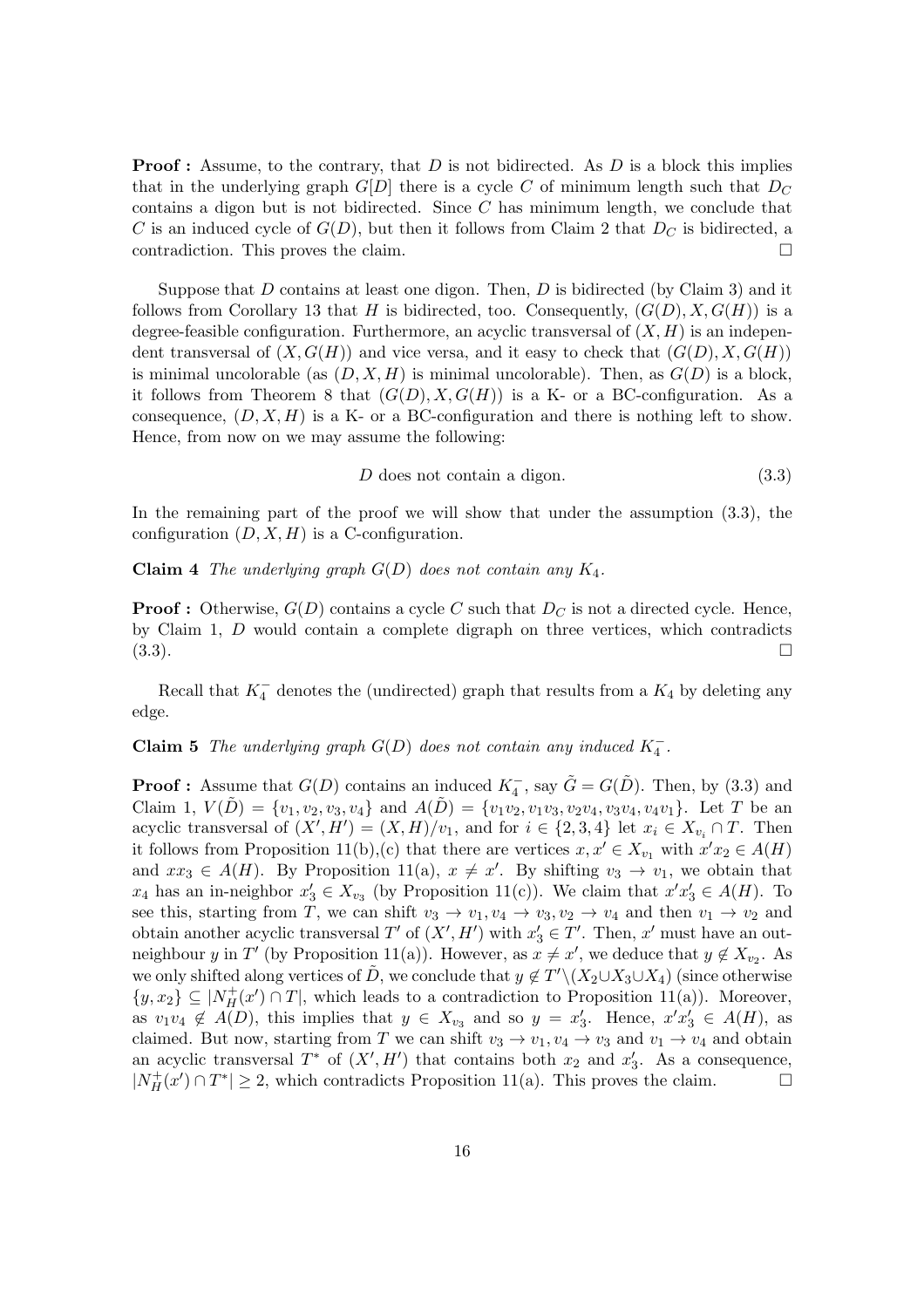**Claim 6** Let C be an induced cycle of the underlying graph  $G(D)$ . Then,  $D_C$  is a directed *cycle.*

**Proof**: The proof is by reductio ad absurdum. Then, we can choose a cyclic ordering of the vertices of C, say  $v_1, v_2, \ldots, v_p$ , such that  $\{v_1v_2, v_1v_p\} \subseteq A(D)$ . Furthermore, let T be an acyclic transversal of  $(X', H') = (X, H)/v_1$  and, for  $i \in \{1, 2, ..., p\}$  let  $x_i \in X_{v_i} \cap T$ . Then, by Proposition [11\(](#page-20-1)a),(b), there are vertices  $x \neq x'$  from  $X_{v_1}$  with  $xx_2 \in A(H)$ and  $x'x_p \in A(H)$ . Moreover, by shifting  $v_p \to v_1, v_{p-1} \to v_p, \ldots, v_2 \to v_3$  clockwise around C, we obtain that x' has an out-neighbor  $x_2' \in X_{v_2}$  (by Proposition [11\(](#page-20-1)c)). We claim that  $x_3x_2' \in A(H)$ . Assume, to the contrary, that  $x_3x_2' \notin A(H)$  and let T' be the transversal that results from T by shifting  $v_2 \to v_1$ . Then,  $x'_2$  must have an in-neighbor y in T' (by Proposition [11\(](#page-20-1)a)) and  $y \notin X_{v_i}$  for  $i \in \{1, 2, ..., p\}$  (as  $x_3x_2' \notin A(H)$ , as  $x' \notin T'$  and as C is an induced cycle). If instead, starting from T, we shift the vertices  $v_p \to v_1, v_{p-1}v_p, \ldots, v_2 \to v_3$ , we obtain an acyclic transversal  $T^*$  of  $(X, H)/v_2$ that contains both  $x'$  as well as y, contradicting Proposition [11\(](#page-20-1)a) (as  $x'_2$  has the two in-neighbors  $x', y$  in  $T^*$ ). Thus,  $x_3x'_2 \in A(H)$  and hence  $v_3v_2 \in A(H)$ . As a consequence, there is also a vertex  $x_3' \neq x_3$  from  $X_{v_3}$  such that  $x_3' x_2 \in A(H)$ . Now we can shift  $v_2 \to v_1$ and obtain an acyclic transversal of  $(X, H)/v_2$ . By repeating the same argumentation as above we conclude that  $x'_3x_4 \in A(H)$ . Now, we can iterate this procedure for the remaining vertices of  $C$  and obtain the following:

> <span id="page-16-1"></span> $D<sub>C</sub>$  is alternating, i.e. the vertices from  $D<sub>C</sub>$  alternatively have two in-neighbours and two out-neighbours in  $D<sub>C</sub>$ . (3.4)

Note that this implies, in particular, that  $C$  is even. Moreover, we conclude that for  $i \in \{2, \ldots, p\}$  there are vertices  $x_i \neq x'_i$  from  $X_{v_i}$  such that the following holds:

- There is an acyclic transversal T of  $(X', H') = (X, H)/v_1$  that contains the vertices  $x_2, x_3, \ldots, x_n$ , and
- $\{xx_2, x'x'_2, xx'_p, x'x_p\} \subseteq A(H)$  and for  $i \in \{2, 4, ..., p-2\}$  we have  $x_{i+1}x'_i, x'_{i+1}x_i \in$  $A(H)$ .

Note that (beginning from T) by shifting  $v_2 \to v_1, v_3 \to v_2, \ldots v_p \to v_{p-1}$  counterclockwise around C and then shifting  $v_1 \to v_p$  we obtain an acyclic transversal T' of  $(X', H')$  that contains the vertices  $x'_2, x'_3, \ldots, x'_p$ .

Since  $(D, X, H)$  is minimal uncolorable,  $H[T \cup \{x\}]$  contains a directed cycle that must contain x, say  $C_x$ . Moreover, by Proposition [11\(](#page-20-1)a) and since  $xx_2 \in A(H)$ , x and  $x_2$  are consecutive on  $C_x$ . Let z denote the vertex different from  $x_2$  such that x and z are consecutive on  $C_x$ . Then,  $z \notin \{x_3, x_4, \ldots, x_p\}$ . This is due to the fact that C is an induced cycle in  $G(D)$  (and so  $v_1v_i \notin A(D)$  for  $i \in \{3, 4, \ldots, p-1\}$ ) and that  $xx'_p \in A(H)$ and, therefore,  $xx_p \notin A(H)$ . Moreover, we obtain the following:

> <span id="page-16-0"></span> $C_x$  is an induced directed cycle of  $H[T \cup \{x\}]$  and no vertex from  $C_x$  is adjacent to any vertex from  $T \setminus V(C_x)$ . (3.5)

Otherwise, starting from  $T$  we could shift the vertices around  $C_x$  and would obtain vertices  $v^* \in V(D)$ ,  $x^* \in X_{v^*} \cap V(C_x)$  and an acyclic transversal  $T^*$  of  $(H, X)/v^*$  such that the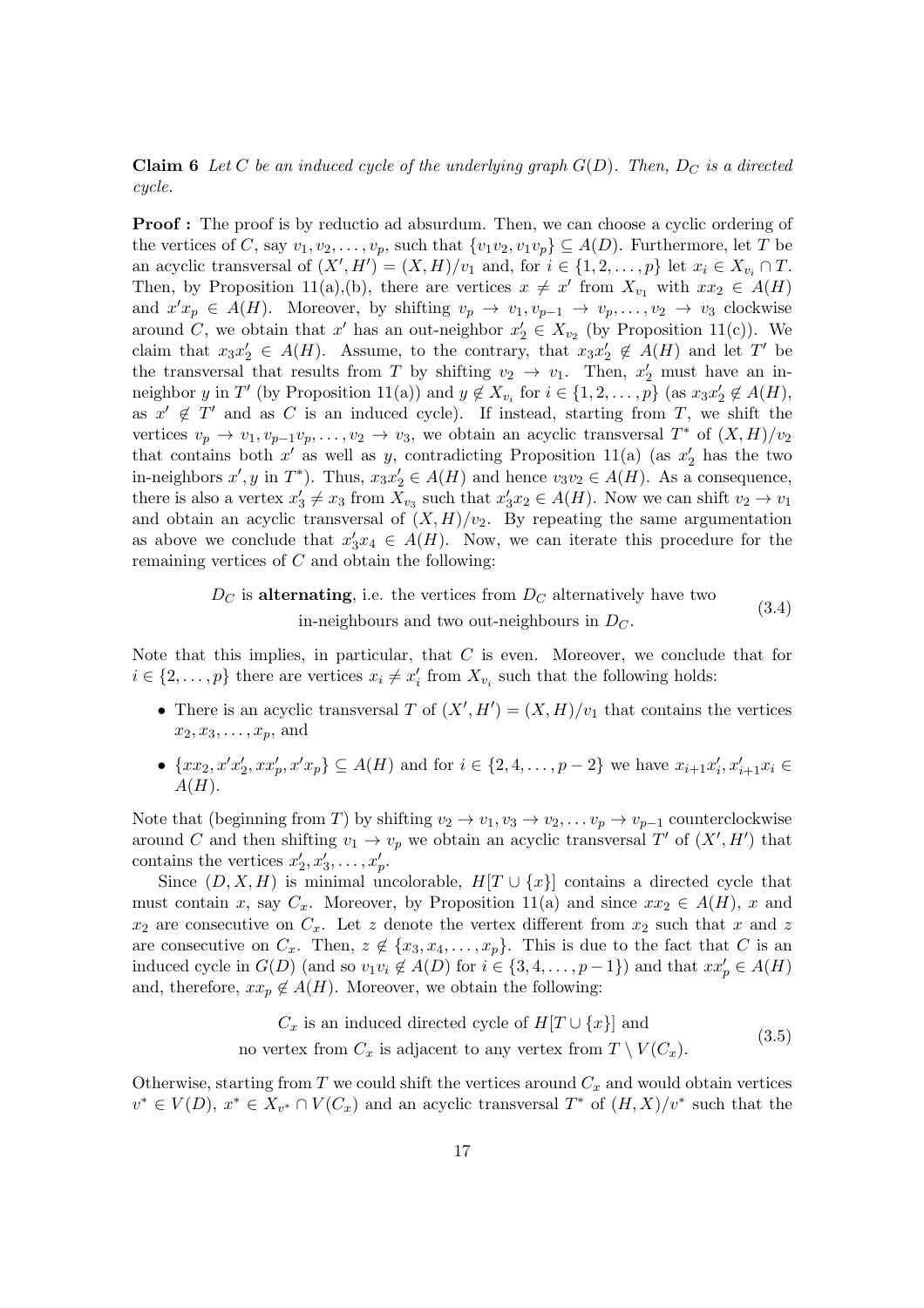neighbors of  $x^*$  on  $C_x$  are in  $T^*$  and such that  $x^*$  has another in- or out-neighbor in  $T^*$ , contradicting Proposition [11\(](#page-20-1)a). Finally, we conclude that

<span id="page-17-0"></span>no vertex from 
$$
\{x_3, x_4, \ldots, x_p\}
$$
 is in  $V(C_x)$ . (3.6)

Assume, to the contrary, that there is an index  $i \neq 2$  with  $x_i \in V(C_x)$ . Then, as C is induced and since  $x_i x_{i+1}$  as well as  $x_{i-1} x_i$  are not arcs of H, both neighbors of  $x_i$ in  $C_x$  must be from  $V(H) \setminus \{x_2, x_3, \ldots, x_p\}$ . But then, starting from T we can shift  $x_2 \to x, x_3 \to x_2, \ldots, x_i \to x_{i-1}$  and obtain an acyclic transversal  $\overline{T}$  of  $(X, H)/v_i$  such that  $x_i$  either has two in- or out-neighbors from T, contradicting Proposition [11\(](#page-20-1)a).

By analogous arguments we conclude that  $H[T' \cup \{x\}]$  contains a directed cycle  $C'_x$  and x and  $x'_p$  are consecutive on  $C'_x$ . Furthermore, if  $z'$  denotes the vertex different from  $x'_p$ such that x and z' are consecutive on  $C'_x$ , we have  $z \notin \{x'_2, x'_3, \ldots, x'_{p-1}\}$ . Moreover, the following holds:

$$
C'_x \text{ is an induced directed cycle of } H[T' \cup \{x\}] \text{ and}
$$
  
no vertex from  $C'_x$  is adjacent to any vertex from  $T' \setminus V(C'_x)$  (3.7)

and

<span id="page-17-2"></span><span id="page-17-1"></span>no vertex from 
$$
\{x'_2, x'_3, \ldots, x'_{p-1}\}
$$
 is in  $V(C'_x)$ . (3.8)

Since  $T \setminus \{x_2, x_3, \ldots, x_p\} = T' \setminus \{x'_2, x'_3, \ldots, x'_p\}$ , it follows from Proposition [11\(](#page-20-1)a) that  $z = z'$ . Let y denote the vertex from  $C_x$  different from x such that  $x_2$  and y are consecutive on  $C_x$  and let y' denote the vertex from  $C'_x$  different from x such that  $x'_p$  and y' are consecutive on  $C'_x$ . Then, by combining  $(3.5)$ ,  $(3.6)$ ,  $(3.7)$  and  $(3.8)$  with the fact that  $T \setminus \{x_2, x_3, \ldots, x_p\} = T' \setminus \{x'_2, x'_3, \ldots, x'_p\}$ , we conclude that  $y = y'$  and that  $H[V(C_x) \setminus$  ${x_2}$ ] =  $H[V(C'_x) \setminus {x'_p}]$  is an induced directed path of H.Let  $v \in V(D)$  denote the vertex such that  $y \in X_v$ . Then we have  $v_2v \in A(D)$  and  $v_pv \in A(D)$  and so  $\{v_1, v_2, v_p, v\}$  either induces a  $K_4^-$  in  $G(D)$  (which is impossible by Claim [5\)](#page-15-1) or a cycle  $C'$  of length 4 in  $G(D)$ such that  $D_{C'}$  is non-alternating in D, contradicting [\(3.4\)](#page-16-1). This proves the claim.

#### <span id="page-17-3"></span>Claim 7 *All cycles in* G(D) *are induced, i.e., no cycle has a chord.*

**Proof**: Let C be a cycle in  $G(D)$ . We prove that C cannot contain a chord by induction on the length p of C. If  $p = 4$ , then C has no chord as otherwise, the vertices of C would either induce a  $K_4$  or a  $K_4^-$  in  $G(D)$ , contradicting Claim [4](#page-15-2) or Claim [5.](#page-15-1) Now assume  $p \ge 5$ . If C has a chord, say  $uv \in E(G)$ , then the edge uv divides the cycle C into two smaller cycles  $C_1$  and  $C_2$ . Then it follows from the induction hypothesis that neither  $C_1$  nor  $C_2$  has a chord. Hence,  $C_1$  and  $C_2$  are induced cycles of  $G(D)$ , and Claim [6](#page-15-3) implies that  $D_{C_1}$  and  $D_{C_2}$  are directed cycles. Furthermore, uv is the only chord of C, since otherwise  $G[V(C)]$ would contain a smaller cycle than C whose edges would have no cyclic orientation in D, contradicting Claim [6.](#page-15-3) By symmetry, we may assume that  $uv \in A(D)$ . Then, in  $D_C$ the vertex  $u$  has two in-neighbors, and the vertex  $v$  has two out-neighbors, say  $w$  and  $w'$ . Moreover, by symmetry,  $C_1$  contains the vertices  $u, v$ , and  $w$  and  $C_2$  contains the vertices u, v, and w'. Let T be an acyclic transversal of  $(X, H)/v$  and let  $u_1 \in X_u \cap T$ ,  $w_1 \in X_w \cap T$ , and  $w'_1 \in X_{w'} \cap T$ . Furthermore we choose a cyclic ordering of the vertices of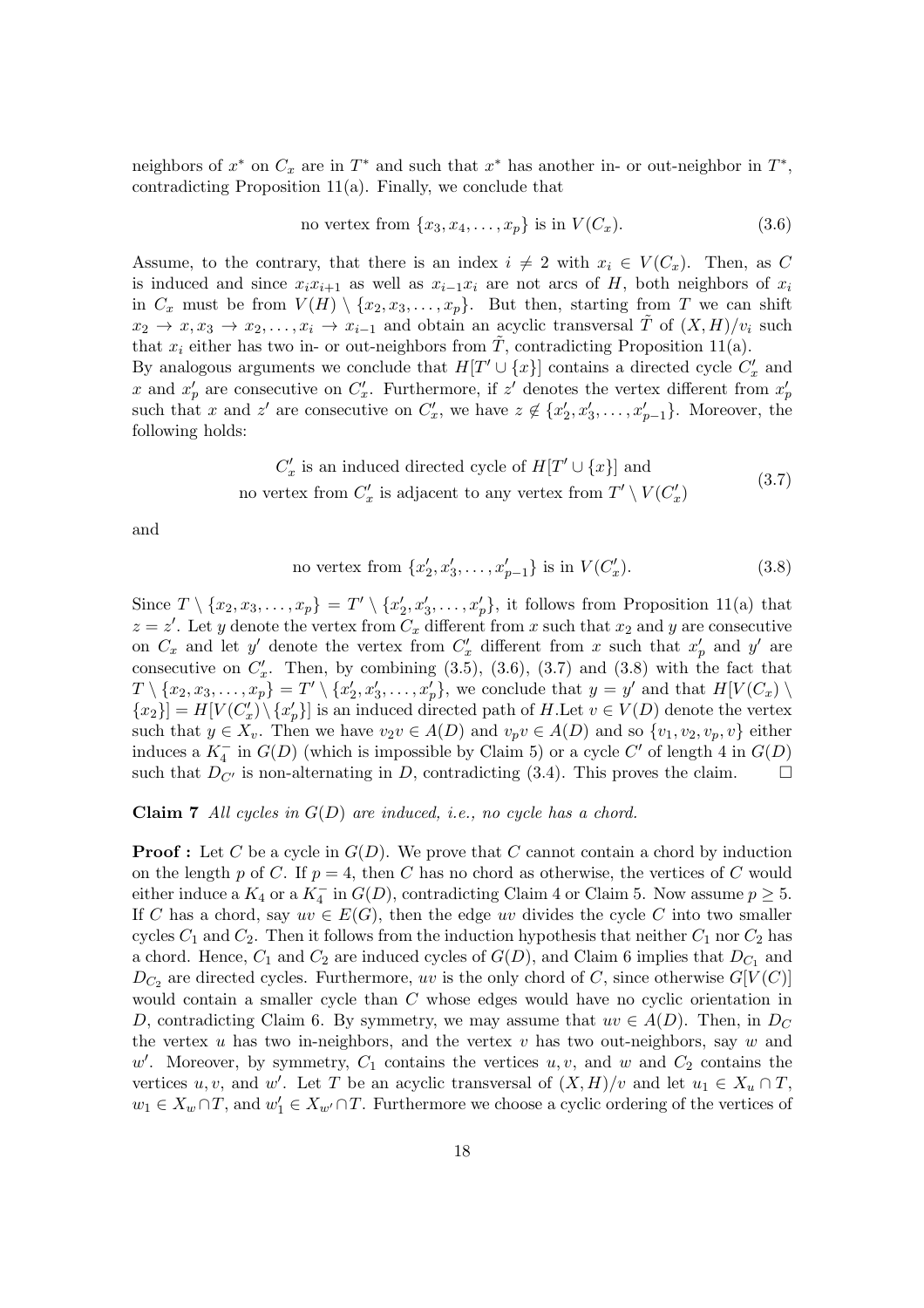C such that  $w$  is the left neighbor of  $v$  and  $w'$  is the right neighbor. Then, there are vertices  $v_1, v_2, v_3 \in X_v$  with  $v_1w_1, v_2w'_1$  and  $u_1v_3 \in A(H)$  (by Proposition [11\(](#page-20-1)b),(c)). Furthermore, by Proposition [11\(](#page-20-1)a),  $v_1 \neq v_2$ . By shifting  $w \to v$  and the remaining vertices of C (except  $v_1$ ) counterclockwise around C, we get an acyclic transversal T' of  $(X, H)/w'$  with  $v_1 \in T'$ . Thus, by Proposition [11\(](#page-20-1)c), there is a vertex  $w_2' \in X_{w'}$  with  $v_1w_2' \in A(H)$ . In particular,  $w'_2 \neq w'_1$  (as  $v_1 \neq v_2$ ). By similar argumentation,  $v_2$  has an out-neighbor  $w_2 \neq w_1$  from  $X_w$  (see Figure [5\)](#page-18-0). Now we claim that  $v_3 \notin \{v_1, v_2\}$ . Assume that  $v_3 = v_1$ . Then, starting from T, we can shift each vertex from  $C_2$  counterclockwise (beginning with  $u \to v$ ) around  $C_2$  (which gives us a transversal of  $(X, H)/w'$  containing  $v_1$ ) and, afterwards shift  $v \to w'$ . Then we get an acyclic transversal  $T^*$  of  $(X, H)/v$  that contains  $w_1$  as well as  $w_2'$  and so  $|N_H^+(v_1) \cap T^*| \geq 2$ , a contradiction to Proposition [11\(](#page-20-1)a). Hence,  $v_3 \neq v_1$ . By repeating the argumentation with  $C_1$  instead of  $C_2$  we conclude that  $v_3 \neq v_2$ . Clearly,  $v_3$  has an outneighbor  $w'_3 \in X_{w'}$  and an out-neighbor  $w_3 \in X_w$  (shift clockwise around  $C_2$ , respectively C<sub>1</sub>). This is also illustrated in Figure [6.](#page-19-1) By (C2) and since  $v_3 \notin \{v_1, v_2\}$ , the vertex  $w'_3$ is neither  $w'_1$  nor  $w'_2$ . Now finally, starting from T, we shift each vertex (beginning with  $u \to v$ , i.e.  $u_1 \to v_3$ ) counterclockwise around  $C_2$  such that we get an acyclic transversal of  $(X, H)/w'$  and, afterwards, we shift  $v \to w'$  (i.e.  $v_3 \to w'_3$ ). This gives us an acyclic transversal  $\tilde{T}$  of  $(X,H)/v$  with  $w'_3 \in \tilde{T}$ . We claim that  $v_2$  has no out-neighbor in  $\tilde{T}$ (which would contradict Proposition [11\(](#page-20-1)a)). As uv is the unique chord of  $C$ , we conclude that  $w \notin V(C_2)$  and so  $w_1 \in \tilde{T}$ . Since  $v_1w_1 \in A(H)$ , (C2) implies that  $v_2w_1 \notin A(H)$ . Furthermore, the out-neighbor of  $v_2$  from  $\tilde{T}$  must be contained in  $\bigcup_{v' \in V(C_2)} X_{v'}$  as  $w'_1$  is the out-neighbor of  $v_2$  from T and since we only shifted around  $C_2$ . But since  $C_2$  has no chords and since  $vu \notin A(H)$ , the out-neighbor of  $v_2$  from T can only be the vertex from  $X_{w'} \cap \tilde{T}$ , that is,  $w'_3$ . However,  $v_3w'_3 \in A(H)$  and so  $v_2w'_3 \notin A(H)$ . Thus,  $v_2$  has not out-neighbor from  $\tilde{T}$ , a contradiction. This proves the claim.



<span id="page-18-0"></span>Figure 5: Setting up  $(D, X, H)$ .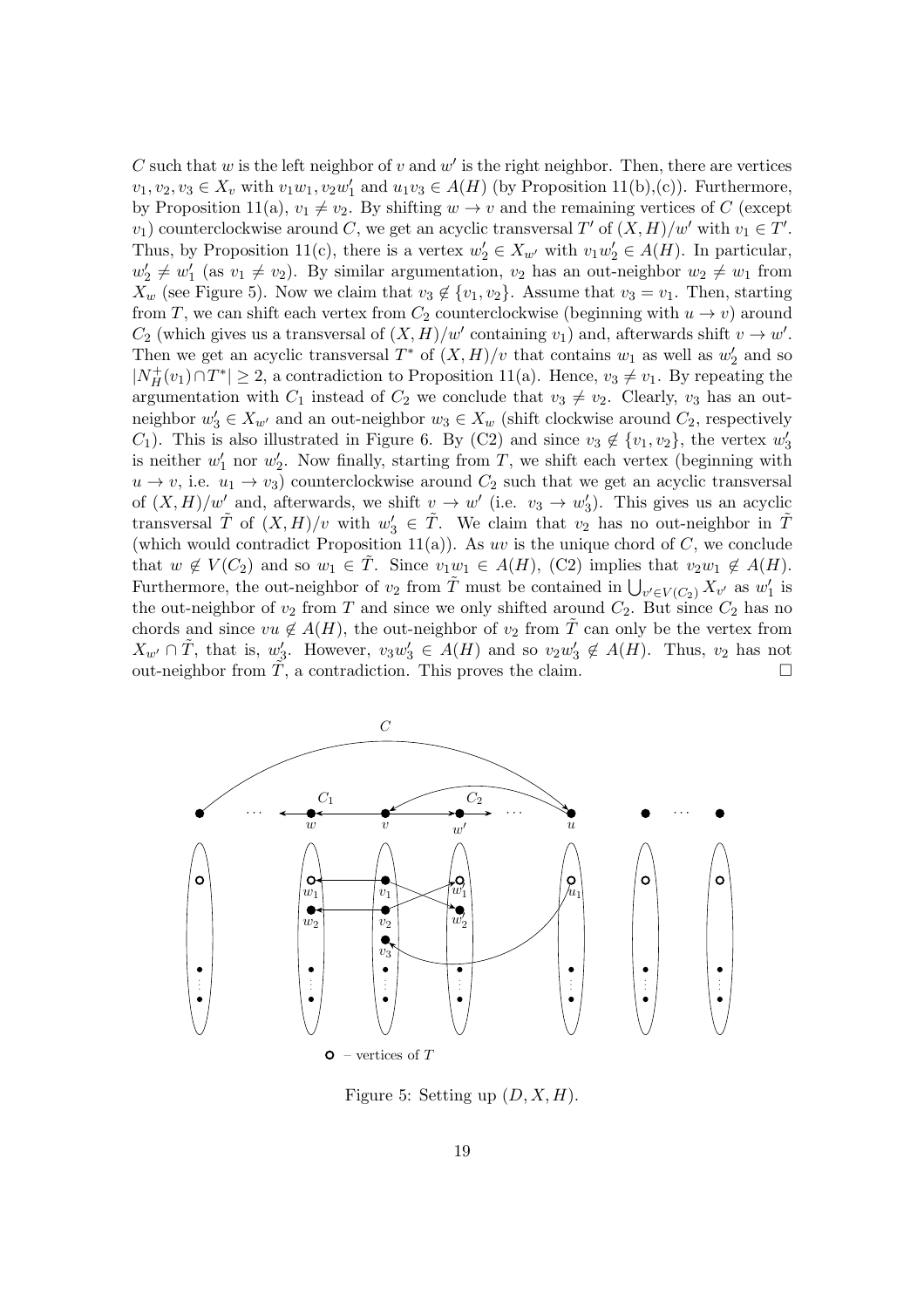

<span id="page-19-1"></span>Figure 6: Including the neighbors of  $v_3$ .

The remaining part of the proof is straightforward: As  $D$  is a block,  $G(D)$  contains an induced cycle C. Then,  $D_C$  is a directed cycle by Claim [6.](#page-15-3) We claim that  $D = D_C$ . Otherwise, there would be a vertex  $v \in V(D) \setminus V(C)$ . Moreover, since D and therefore  $G(D)$  is a block, there are two internally disjoint paths P and P' in  $G(D)$  from v to vertices  $w \neq w'$  such that  $V(P) \cap V(C) = \{w\}$  and  $V(P') \cap V(C) = \{w'\}$ . Since all cycles of  $G(D)$ are induced (by Claim [7\)](#page-17-3), w and w' are not consecutive in C. Let  $P_C$  and  $P'_C$  denote the two internally disjoint paths between  $w$  and  $w'$  contained in  $C$ . Then,  $P, P'$  together with  $P_C$ , respectively  $P, P'$  together with  $P'_C$  form induced cycles  $C_1$  and  $C_2$  of  $G(D)$ . Since  $D_C$ is a directed cycle, either  $D_{C_1}$  or  $D_{C_2}$  is not a directed cycle, contradicting Claim [6.](#page-15-3) Hence,  $D = D_C$ , *i.e.*, *D* is a directed cycle. As  $(D, X, H)$  is a minimal uncolorable degree-feasible configuration, we easily conclude that  $(D, X, H)$  is a C-configuration. This completes the proof.

## 4 Concluding Remarks

<span id="page-19-0"></span>The next two statements are direct consequences of Theorem [7](#page-12-0) and Proposition [6.](#page-6-1) In particular, Theorem [9](#page-20-0) is a generalization of Theorem [2.](#page-1-0)

Corollary 8 *Let* (D, X, H) *be a degree-feasible configuration. If* (D, X, H) *is minimal uncolorable, then for each block*  $B \in \mathcal{B}(D)$  *there is a uniquely determined cover*  $(X^B, H^B)$ *of* B *such that the following statements hold.*

- (a) For every block  $B \in \mathcal{B}(D)$ , the triple  $(B, X^B, H^B)$  is a K-configuration, a C*configuration, or a* BC*-configuration.*
- (b) The digraphs  $H^B$  with  $B \in \mathcal{B}(D)$  are pairwise disjoint and  $H = \bigcup_{B \in \mathcal{B}(D)} H^B$ .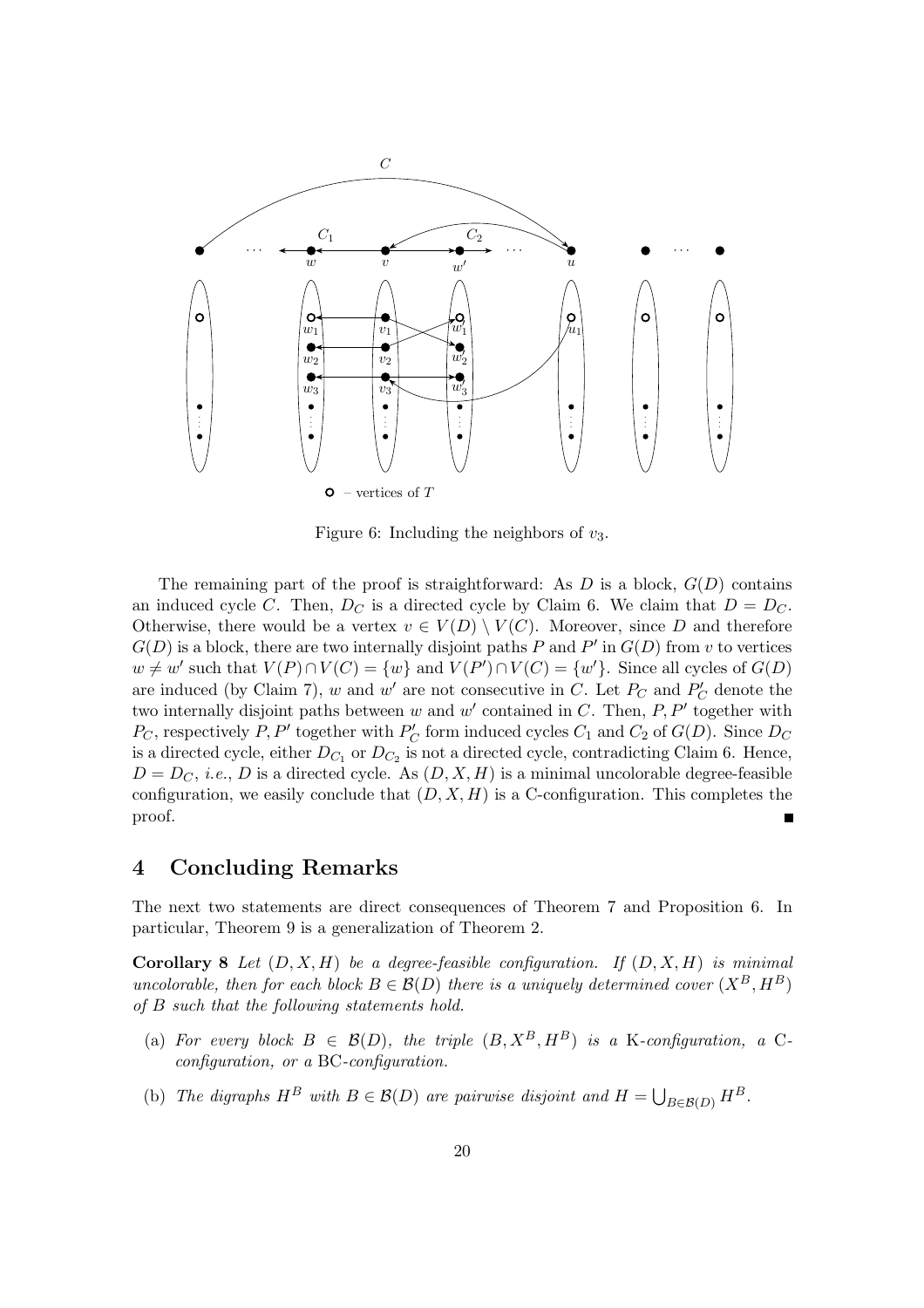(c) For each vertex  $v \in V(D)$  it holds  $X_v = \bigcup_{B \in \mathcal{B}(D), v \in V(B)} X_v^B$ .

<span id="page-20-0"></span>Theorem 9 *A connected digraph* D *is not* DP*-degree-colorable if and only if for every block* B *of* D *one of the following cases occurs:*

- (a) *B is a directed cycle of length*  $\geq 2$ *.*
- (b) *B is a bidirected cycle of length*  $\geq$  3*.*
- (c) B *is a bidirected complete graph.*

<span id="page-20-3"></span>Finally, we deduce a Brooks-type theorem for DP-colorings of digraphs. For undirected graphs, the theorem was proven by Bernshteyn, Kostochka, and Pron [\[2\]](#page-21-3).

**Theorem 10** Let D be a connected digraph. Then,  $\chi_{\text{DP}}(D) \leq \max\{\Delta^+(D), \Delta^-(D)\} + 1$ *and equality holds if and only if* D *is*

- (a) *a directed cycle of length*  $\geq 2$ *, or*
- (b) *a bidirected cycle of length* ≥ 3*, or*
- (c) *a bidirected complete graph.*

**Proof:** As mentioned earlier,  $\chi_{\text{DP}}(D) \leq \max\{\Delta^+(D), \Delta^-(D)\} + 1$  is always true. Moreover, if D satisfies (a),(b), or (c), then  $\chi_{\text{DP}}(D) = \max\{\Delta(D)^+, \Delta^-(D)\}+1$ , just take a C-, BC-, or K-configuration. Now assume  $\chi_{\text{DP}}(D) = \max{\{\Delta^+(D), \Delta^-(D)\}} + 1$ . Then, there is a cover  $(X, H)$  of D such that  $|X_v| \ge \max{\{\Delta^+(D), \Delta^-(D)\}}$  for all  $v \in V(D)$  and D is not  $(X, H)$ -colorable. Hence,  $(D, X, H)$  is an uncolorable degree-feasible configuration and there is a spanning subdigraph  $H'$  of  $H$  such that  $(D, X, H')$  is minimal uncolorable. Then,  $|X_v| = d_D^+(v) = d_D^-(v)$  for all  $v \in V(G)$  (by Proposition [9\(](#page-20-0)a)) and each block of D satisfies (a),(b) or (c) (by Theorem [9\)](#page-20-0). Thus,  $|X_v| = \max{\{\Delta^+(D), \Delta^-(D)\}}$  for all  $v \in V(D)$  and we conclude that D has only one block and, therefore, satisfies (a), (b) or (c). This completes the proof.  $\blacksquare$ 

In 1996, Johansson [\[11\]](#page-22-6) proved that  $\chi(G) = \mathcal{O}(\frac{\Delta(G)}{\log_2 \Delta(G)})$  $\frac{\Delta(G)}{\log_2 \Delta(G)}$  provided that the undirected graph G contains no triangle. Regarding digraphs, Erdős [\[7\]](#page-21-5) conjectured that  $\chi(D)$  =  $\mathcal{O}(\frac{\Delta(D)}{\log_2\Delta(D)}$  $\frac{\Delta(D)}{\log_2 \Delta(D)}$  for digon-free digraphs, whereas  $\Delta(D)$  denotes the maximum total degree of  $\overline{D}$ . To the knowledge of the authors, this conjecture is still open. Related to this question, Harutyunyan and Mohar [\[9\]](#page-22-7) proved the following. Given a digraph D, let  $\Delta(D)$  =  $\max\{\sqrt{d^+(v)d^-(v)} \mid v \in V(D)\}.$ 

<span id="page-20-1"></span>**Theorem 11 (Harutyunyan and Mohar)** *There is an absolute constant*  $\Delta_1$  *such that every digon-free digraph*  $D$  *with*  $\tilde{\Delta}(D) \geq \Delta_1$  *has*  $\chi(D) \leq (1 - e^{-13})\tilde{\Delta}(D)$ *.* 

<span id="page-20-2"></span>Moreover, Bensmail, Harutyunyan and Khang Le [\[3\]](#page-21-6) managed to extend the above theorem to list-colorings of digon-free digraphs.

Theorem 12 (Bensmail, Harutyunyan and Khang Le) *There is an absolute constant*  $\Delta_1$  *such that every digon-free digraph* D *with*  $\Delta(D) \geq \Delta_1$  *has*  $\chi_{\ell}(D) \leq (1$  $e^{-18})\tilde{\Delta}(D)$ .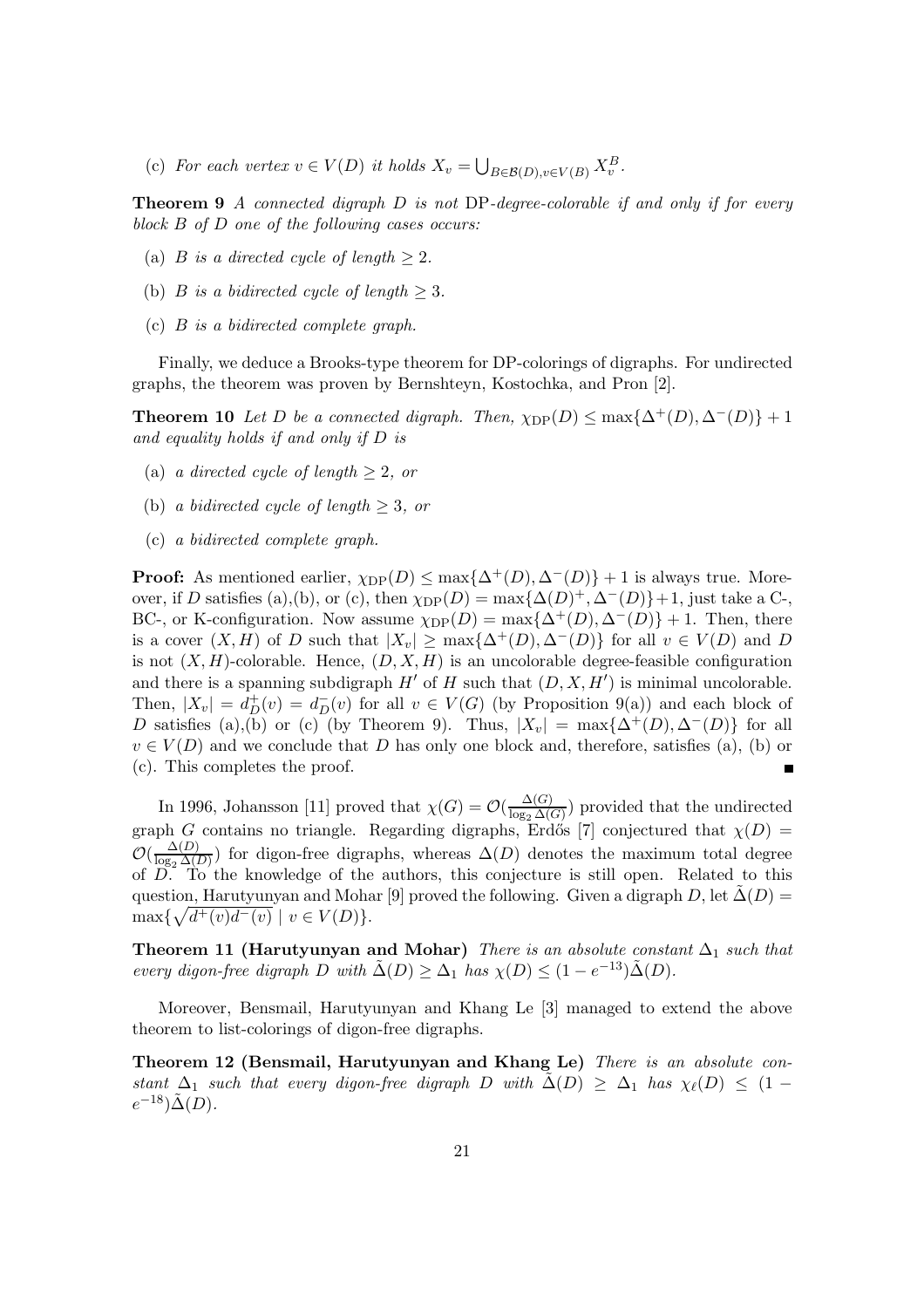Thus, it is a natural question to ask whether this theorem can be transferred to DPcolorings of digon-free digraphs and the authors encourage the reader to try his luck.

Another problem that may be worth examining is the following. In [\[16\]](#page-22-8), Ohba conjectured that for graphs with few vertices compared to their chromatic number the chromatic number and the list-chromatic number coincide. This conjecture was recently proven by Noel, Reed, and Wu in [\[15\]](#page-22-9).

<span id="page-21-4"></span>**Theorem 13 (Ohba's Conjecture)** *For every graph* G *satisfying*  $\chi(G) \geq (|G|-1)/2$ , *we have*  $\chi(G) = \chi_{\ell}(G)$ *.* 

In [\[3\]](#page-21-6), a simple transformation is used in order to obtain the directed version of Ohba's Conjecture from the undirected case.

**Theorem 14** *For every digraph* D *satisfying*  $\chi(D) \geq (|D|-1)/2$ *, we have*  $\chi(D) = \chi_{\ell}(D)$ *.* 

It is easy to see that Ohba's Conjecture does not hold if we take DP-colorings instead of list-colorings neither in the undirected nor in the directed case (just take a  $C_4$ , or a bidirected C4, respectively). However, Bernshteyn, Kostochka and Zhu [\[4\]](#page-21-7) proved the following, sharp, bound.

**Theorem 15** For  $n \in \mathbb{N}$ , let  $r(n)$  denote the minimum  $r \in \mathbb{N}$  such that for every n-vertex *graph* G with  $\chi(G) \geq r$ , we have  $\chi_{DP}(G) = \chi(G)$ . Then,

$$
n - r(n) = \Theta(\sqrt{n}).
$$

It seems very likely that it is possible to transfer the above theorem to DP-colorings of directed graphs.

## <span id="page-21-2"></span>References

- [1] J. Bang-Jensen and G. Gutin, Digraphs: theory, algorithms and applications, *Springer Science & Business Media* (2008).
- <span id="page-21-3"></span>[2] A. Bernshteyn, A. V. Kostochka, and S. Pron, On DP-coloring of graphs and multigraphs, *Siberian Mathematical Journal* 58 (2017) 28–36.
- <span id="page-21-6"></span>[3] J. Bensmail, A. Harutyunyan, and N. Khang Le, List coloring digraphs, *Journal of Graph Theory* 87 (2018) 492–508.
- <span id="page-21-7"></span>[4] A. Bernshteyn, A. V. Kostochka, and X. Zhu, DP-colorings of graphs with high chromatic number, *European Journal of Combinatorics* 65 (2017) 122–129.
- <span id="page-21-0"></span>[5] R. L. Brooks, On colouring the nodes of a network, *Proc. Cambridge Philos. Soc., Math. Phys. Sci.* 37 (1941) 194–197.
- <span id="page-21-1"></span>[6] Z. Dvorák and L. Postle, List-coloring embedded graphs without cycles of lengths 4 to 8, *arXiv preprint [arXiv:1508.03437](http://arxiv.org/abs/1508.03437)* (2015).
- <span id="page-21-5"></span>[7] P. Erdős, Problems and results in number theory and graphs theory, *Proceedings of the 9th Manitoba Conference on Numerical Mathematics and Computin* (1979) 3–21.